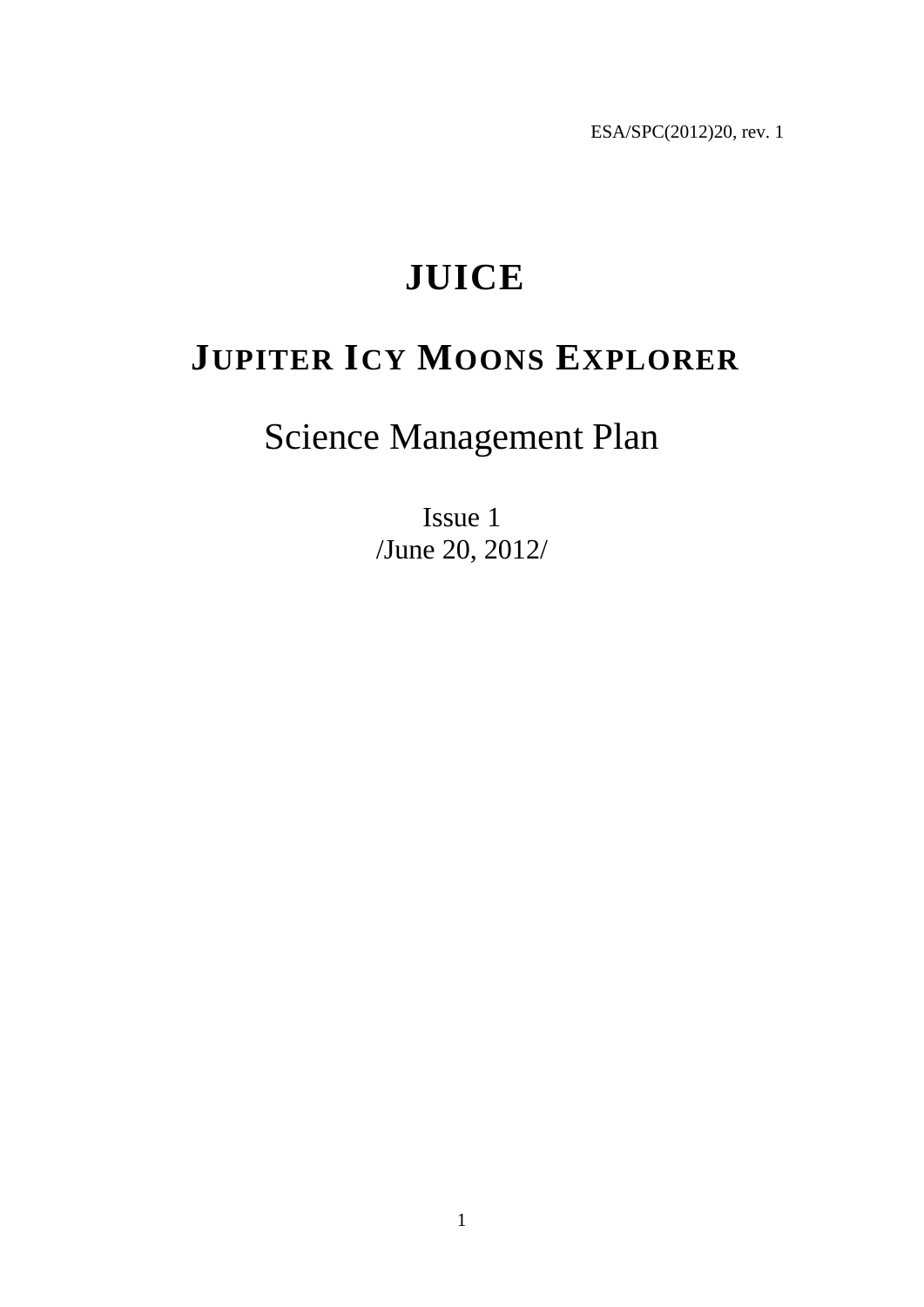## **Table of Content**

| 1              |       |       |  |  |  |  |  |
|----------------|-------|-------|--|--|--|--|--|
| $\overline{2}$ |       |       |  |  |  |  |  |
|                | 2.1   |       |  |  |  |  |  |
|                | 2.2   |       |  |  |  |  |  |
|                | 2.3   |       |  |  |  |  |  |
| 3              |       |       |  |  |  |  |  |
|                | 3.1   |       |  |  |  |  |  |
|                |       |       |  |  |  |  |  |
|                | 3.2.1 |       |  |  |  |  |  |
|                | 3.2.2 |       |  |  |  |  |  |
|                | 3.2.3 |       |  |  |  |  |  |
|                | 3.2.4 |       |  |  |  |  |  |
|                | 3.2.5 |       |  |  |  |  |  |
| $\overline{4}$ |       |       |  |  |  |  |  |
|                | 4.1   |       |  |  |  |  |  |
|                | 4.1.1 |       |  |  |  |  |  |
|                |       | 4.1.2 |  |  |  |  |  |
|                |       | 4.1.3 |  |  |  |  |  |
|                | 4.2   |       |  |  |  |  |  |
|                | 4.3   |       |  |  |  |  |  |
| 5              |       |       |  |  |  |  |  |
| 5.1            |       |       |  |  |  |  |  |
|                | 5.2   |       |  |  |  |  |  |
|                | 5.3   |       |  |  |  |  |  |
|                | 5.4   |       |  |  |  |  |  |
|                | 5.5   |       |  |  |  |  |  |
| 6              |       |       |  |  |  |  |  |
|                | 6.1   |       |  |  |  |  |  |
|                | 6.2   |       |  |  |  |  |  |
|                | 6.3   |       |  |  |  |  |  |
|                | 6.3.1 |       |  |  |  |  |  |
|                | 6.3.2 |       |  |  |  |  |  |
|                | 6.4   |       |  |  |  |  |  |
|                | 6.5   |       |  |  |  |  |  |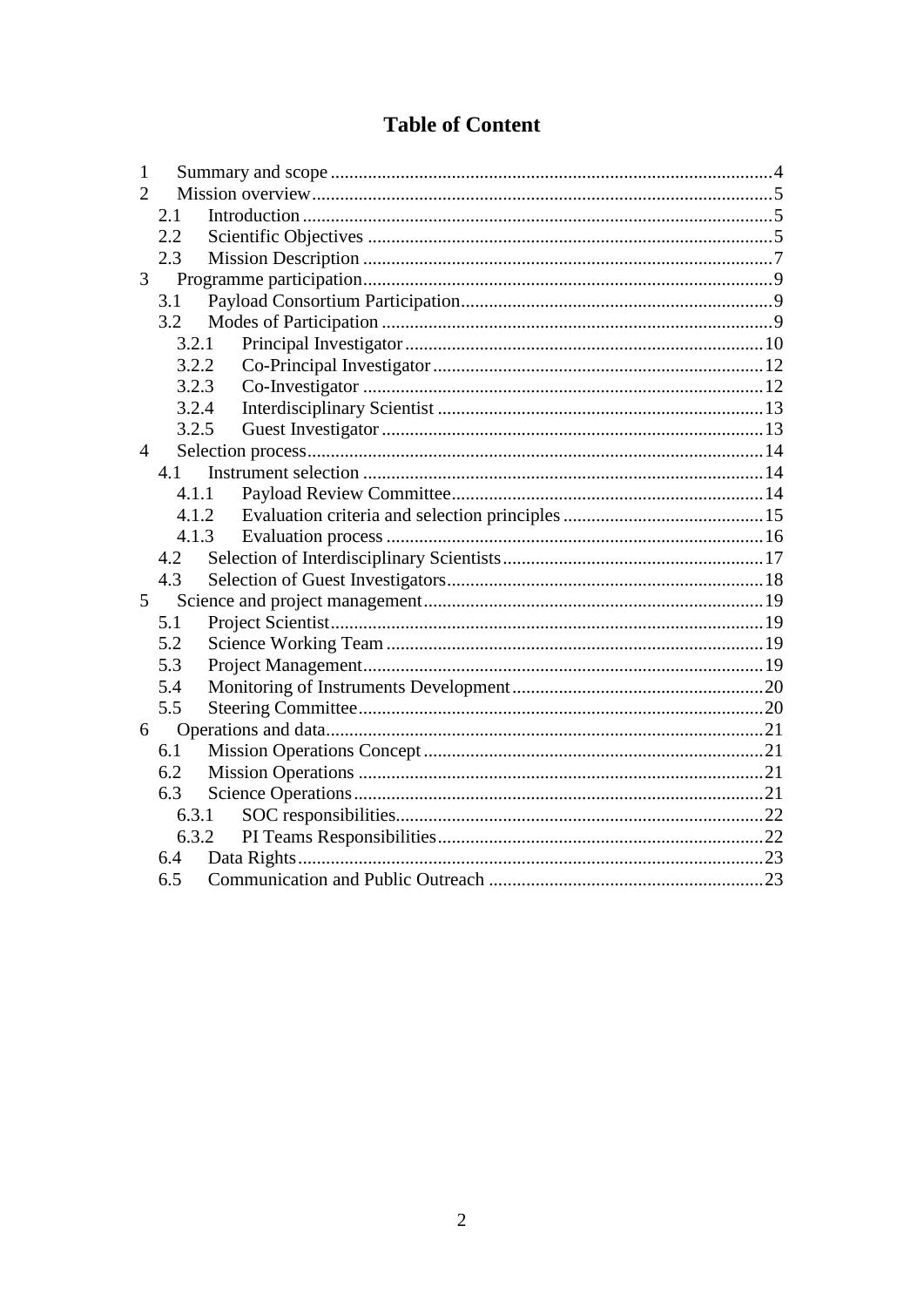| <b>Jupiter Icy Moons Explorer</b>                   |                                                                                |  |  |  |  |  |  |
|-----------------------------------------------------|--------------------------------------------------------------------------------|--|--|--|--|--|--|
| The emergence of habitable worlds around gas giants |                                                                                |  |  |  |  |  |  |
| <b>Key Science</b>                                  | Characterise Ganymede, Europa and Callisto as planetary objects and potential  |  |  |  |  |  |  |
| Goals                                               | habitats                                                                       |  |  |  |  |  |  |
|                                                     | Explore the Jupiter system as an archetype for gas giants                      |  |  |  |  |  |  |
|                                                     | 11 instruments                                                                 |  |  |  |  |  |  |
|                                                     | Narrow Angle Camera                                                            |  |  |  |  |  |  |
|                                                     | Wide Angle Camera                                                              |  |  |  |  |  |  |
|                                                     | Visible and Infrared Hyperspectral Imaging Spectrometer                        |  |  |  |  |  |  |
|                                                     | <b>Ultraviolet Imaging Spectrometer</b>                                        |  |  |  |  |  |  |
|                                                     | Submillimetre Wave Instrument                                                  |  |  |  |  |  |  |
| Model payload                                       | <b>Laser Altimeter</b>                                                         |  |  |  |  |  |  |
|                                                     | Ice penetrating radar                                                          |  |  |  |  |  |  |
|                                                     | Magnetometer                                                                   |  |  |  |  |  |  |
|                                                     | Particle Package                                                               |  |  |  |  |  |  |
|                                                     | Radio and Plasma Wave instrument                                               |  |  |  |  |  |  |
|                                                     | Radio Science Instrument and Ultrastable Oscillator                            |  |  |  |  |  |  |
|                                                     |                                                                                |  |  |  |  |  |  |
|                                                     | 06/2022 - Launch by Ariane-5 ECA + EVEE-type Cruise                            |  |  |  |  |  |  |
|                                                     | 01/2030 - Jupiter orbit insertion                                              |  |  |  |  |  |  |
|                                                     | Jupiter tour                                                                   |  |  |  |  |  |  |
|                                                     | Transfer to Callisto (11 months)                                               |  |  |  |  |  |  |
|                                                     | Europa phase: 2 Europa and 3 Callisto flybys (1 month)                         |  |  |  |  |  |  |
|                                                     | Jupiter High Latitude Phase: 9 Callisto flybys (9 months)                      |  |  |  |  |  |  |
| <b>Mission profile</b>                              | Transfer to Ganymede (11 months)                                               |  |  |  |  |  |  |
|                                                     | 09/2032 - Ganymede orbit insertion                                             |  |  |  |  |  |  |
|                                                     | Ganymede tour                                                                  |  |  |  |  |  |  |
|                                                     | Elliptical and high altitude circular phases (5 months)                        |  |  |  |  |  |  |
|                                                     | Medium altitude (500 km) circular orbit (3 months)                             |  |  |  |  |  |  |
|                                                     | Low altitude (200 km) circular orbit (1 month)                                 |  |  |  |  |  |  |
|                                                     | $06/2033$ – End of nominal mission                                             |  |  |  |  |  |  |
|                                                     |                                                                                |  |  |  |  |  |  |
|                                                     | 3-axis stabilised                                                              |  |  |  |  |  |  |
|                                                     | Power: solar panels: 630-700 W (EOM)                                           |  |  |  |  |  |  |
|                                                     | HGA: 3.2 m, body fixed                                                         |  |  |  |  |  |  |
|                                                     | X- and Ka bands                                                                |  |  |  |  |  |  |
| <b>Spacecraft</b>                                   | Downlink $\geq$ 1.4 Gbit/day                                                   |  |  |  |  |  |  |
|                                                     | High delta-V capability (2700 m/s)                                             |  |  |  |  |  |  |
|                                                     | Radiation level: 240 krad /10 mm Al solid sphere, equipment tolerance <50 krad |  |  |  |  |  |  |
|                                                     | Dry mass at launch: $~1800 \text{ kg}$                                         |  |  |  |  |  |  |
|                                                     |                                                                                |  |  |  |  |  |  |
| <b>Ground TM</b>                                    |                                                                                |  |  |  |  |  |  |
| stations                                            | <b>ESTRACK</b> network                                                         |  |  |  |  |  |  |
|                                                     |                                                                                |  |  |  |  |  |  |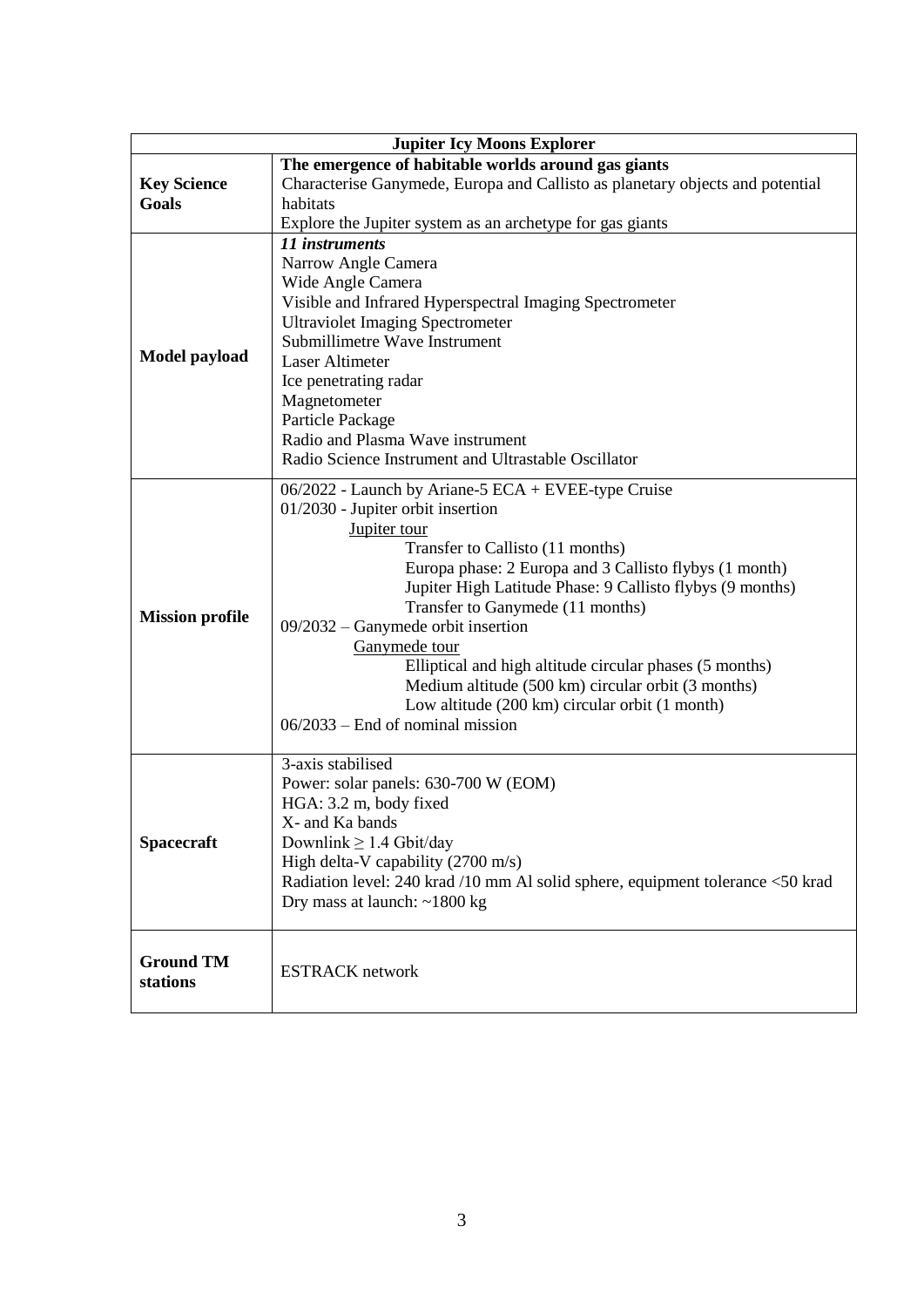## <span id="page-3-0"></span>**1 SUMMARY AND SCOPE**

JUpiter ICy moons Explorer (JUICE) is an ESA-led L-class mission of the ESA's Cosmic Vision 2015-25 Programme. It aims at a comprehensive exploration of the Jovian system with particular emphasis on Jupiter, its environment, and Galilean moons Ganymede, Europa and Callisto by investigating them as planetary bodies and potential habitats. The mission consists of a spacecraft that will be developed, procured, launched and operated by ESA.

The JUICE baseline configuration consists of a 3-axis stabilized spacecraft powered by solar arrays. It will be launched by Ariane 5 from Centre Spatial Guyanais, Kourou (CSG). The planned launch date is June 2022 with a back-up opportunity in August 2023.

The Science Management Plan (SMP) describes the approach that will be implemented to ensure the fulfilment of the scientific objectives of the JUICE mission and to optimise its scientific return, with special emphasis on payload procurement, science operation and data management.

The SMP first summarises the main features of the mission (Section [2\)](#page-4-0), followed by a description of how the scientific community will be associated with the mission (Sections [3](#page-8-0) and [4\)](#page-13-0), focusing in particular on the selection of the instruments that will constitute the JUICE scientific payload. The plan outlines the role of the JUICE science advisory structure, and the ESA science management tasks from instrument selection to data distribution and archiving. The SMP also addresses the duties and rights of the JUICE investigators, as well as their interaction with the JUICE Science Working Team (Sections [5](#page-18-0) and [6\)](#page-20-0).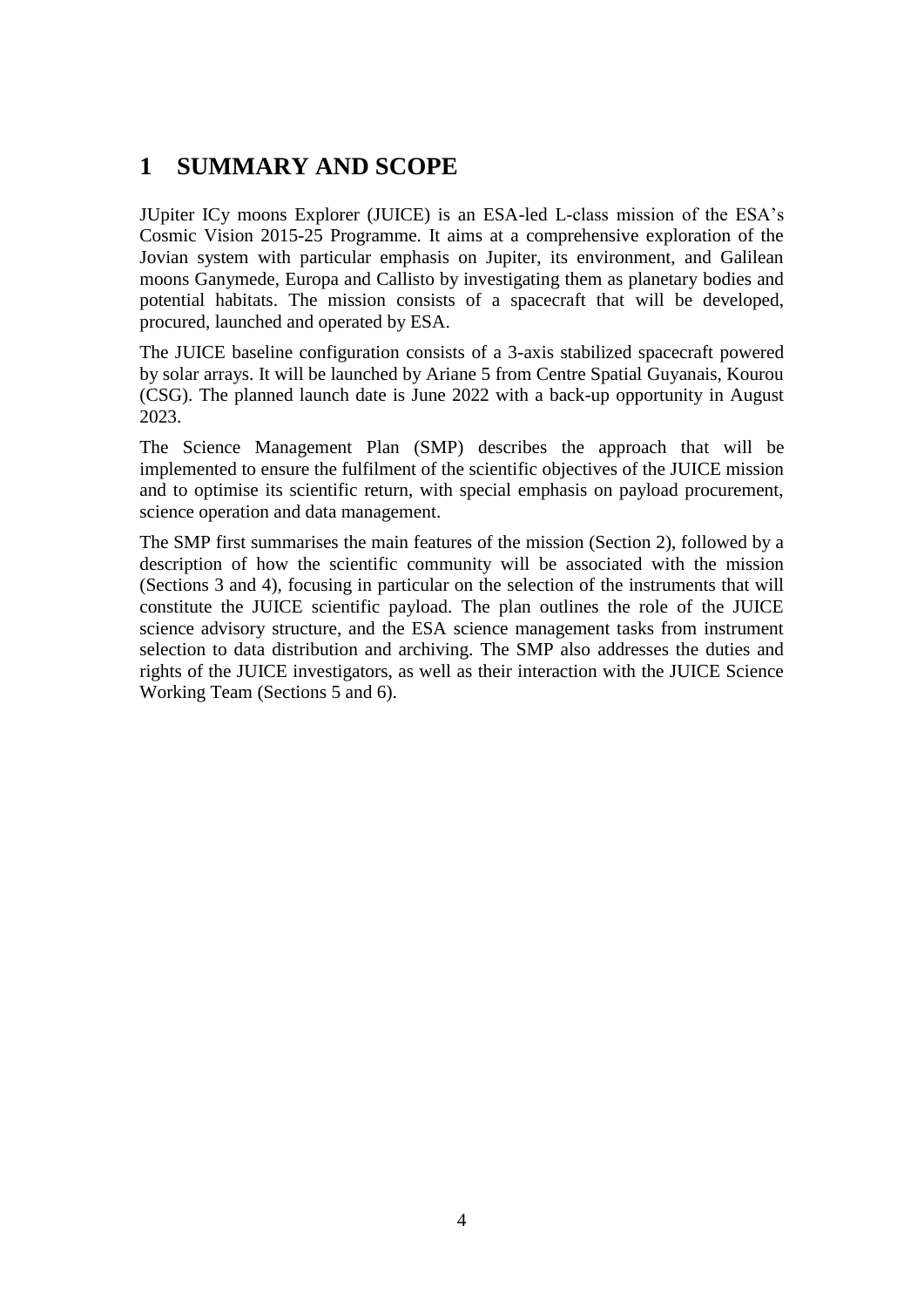# <span id="page-4-0"></span>**2 MISSION OVERVIEW**

### <span id="page-4-1"></span>*2.1 Introduction*

In 1995, the *Galileo* spacecraft arrived at Jupiter to conduct a follow-up exploration in the footsteps of the *Pioneer* and *Voyager* missions. *Galileo* made new discoveries in the Jovian system, especially as concerns the four Galilean satellites, which were revealed as new worlds worthy of further in depth exploration. The *Galileo* results included strong evidence of sub-surface oceans hidden underneath icy crusts of Europa, Ganymede and Callisto. This discovery led to emergence of a new habitability paradigm which considers the icy satellites as potential harbours of life. Galileo also found an internal magnetic field at Ganymede, a unique feature for a satellite in the solar system. Ganymede and Europa are believed to be internally active, due to a strong tidal interaction and other energy sources. They are straddled by Io and Callisto, and thus, the study of the diversity of the planetary environment represented by the four satellites should reveal the physical and chemical mechanisms driving the evolution of the Jovian system.

## <span id="page-4-2"></span>*2.2 Scientific Objectives*

JUICE is aimed at a thorough investigation of the Jupiter system in all its complexity with emphasis on Galilean satellites, and in particular the potential habitability of the two icy moons, Ganymede and Europa. The overarching theme for JUICE is:

#### *The emergence of habitable worlds around gas giants*

The mission would address the following question:

*Are there current habitats elsewhere in the Solar System with the necessary conditions (organic matter, water, energy, stability and nutrients) to sustain life?*

The focus of JUICE is to characterise the conditions that may have led to the emergence of habitable environments among the Jovian icy satellites, with special emphasis on the three ocean-bearing worlds: Ganymede, Europa, and Callisto. Ganymede is identified for detailed investigation since it provides a natural laboratory for analysis of the nature, evolution and potential habitability of icy worlds in general, but also because of the role it plays within the system of Galilean satellites, and its unique magnetic and plasma interactions with the surrounding Jovian environment. JUICE will determine the characteristics of liquid-water oceans below the icy surfaces of the moons. This will lead to a better understanding of the possible sources and cycling of chemical and thermal energy, allow investigation of the evolution and chemical composition of the surfaces and of the subsurface oceans, and enable an evaluation of the processes that have affected the satellites and their environments through time. The study of the diversity of the satellite system will be enhanced with additional information gathered remotely on Io and smaller moons. The mission will also focus on characterising the diversity of processes in the Jupiter system which may be required in order to provide a stable environment at Ganymede, Europa and Callisto on geologic time scales, including gravitational coupling between the Galilean satellites and their long term tidal influence on the system as a whole. Focused studies of Jupiter's atmosphere (its structure, dynamics and composition), and magnetosphere (three-dimensional properties of the magnetodisc and coupling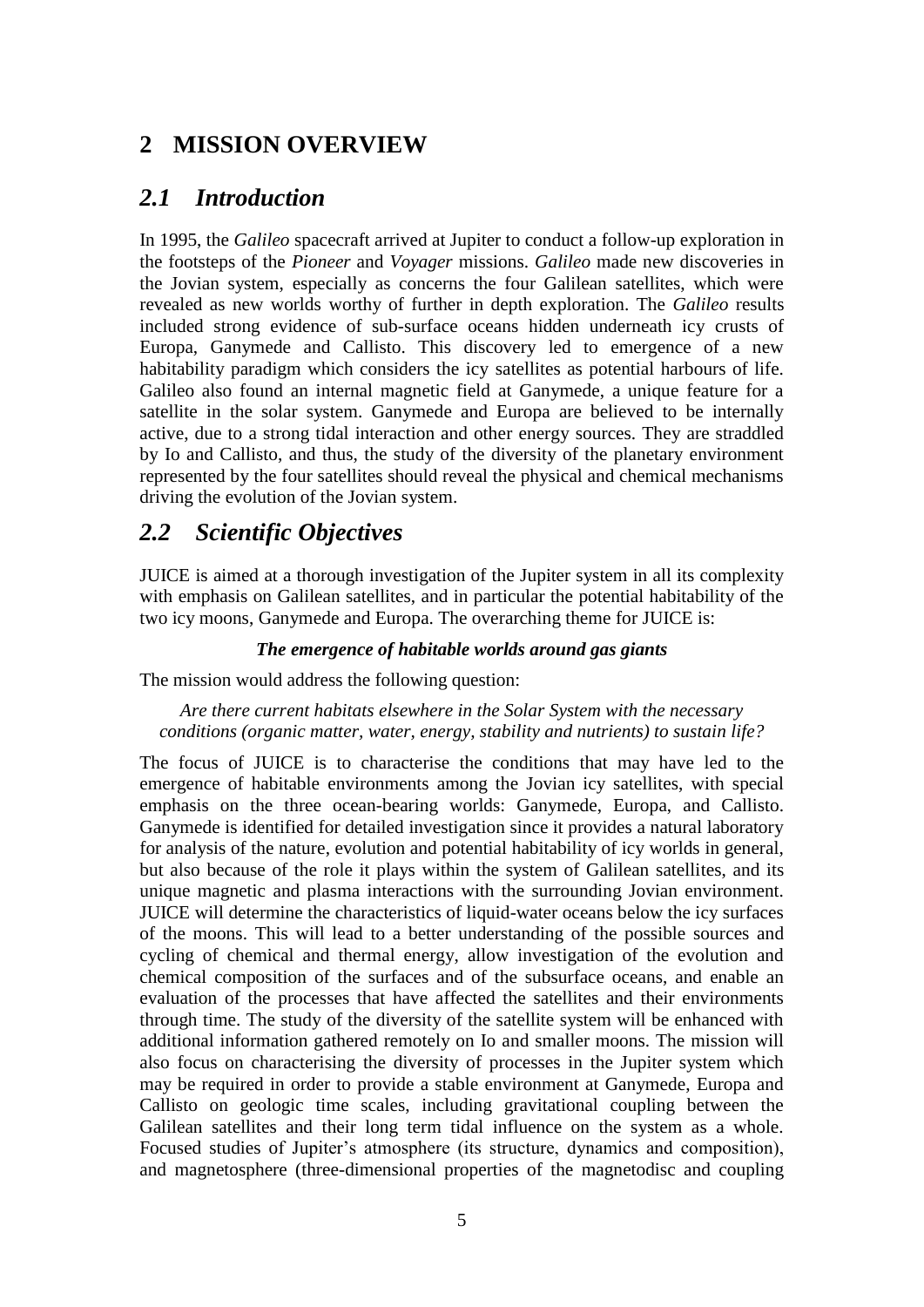processes) and their interaction with the Galilean satellites will further enhance our understanding of the evolution and dynamics of the Jovian system that is considered as a mini-Solar System in its own right.

In conclusion, by performing detailed investigations of Jupiter's system in all its complexity, JUICE will address in depth two key questions of ESA's Cosmic Vision programme:

- *(1) What are the conditions for planet formation and the emergence of life?*
- *(2) How does the Solar System work?*

The mission will investigate the Jovian atmosphere and magnetosphere, study Europa during two flybys and Callisto in 12 flybys, and provide a detailed survey of Ganymede, its atmosphere and plasma environment from orbit. Specific science objectives of the JUICE mission are as follows:

I. Exploration of the habitable zone: Ganymede, Europa and Callisto

- 1. Characterise Ganymede as a planetary object including its potential habitability
	- *a. characterize the ice shell, extent of the ocean and its relation to the deeper interior;*
	- *b. determine global composition, distribution and evolution of surface materials;*
	- *c. understand the formation of surface features and search for past and present activity;*
	- *d. characterize the local environment and its interaction with the Jovian magnetosphere.*
- 2. Explore Europa's recently active zones
	- *a. determine the composition of the non-ice material, especially as related to habitability;*
	- *b. look for liquid water under the most active sites;*
	- *c. study the recently active processes.*
- 3. Study Callisto as a remnant of the early Jovian System
	- *a. characterize the outer shells, including the ocean;*
	- *b. determine the composition of the non-ice material;*
	- c. *study the past activity.*
- II. Explore the Jupiter System as an archetype for gas giants
	- 1. Characterise the Jovian atmosphere
		- *a. characterize the atmospheric dynamics and circulation;*
		- *b. characterize the atmospheric composition and chemistry;*
		- *c. characterize the atmospheric vertical structure;*
	- 2. Explore the Jovian magnetosphere
		- *a. characterize the magnetosphere as a fast magnetic rotator;*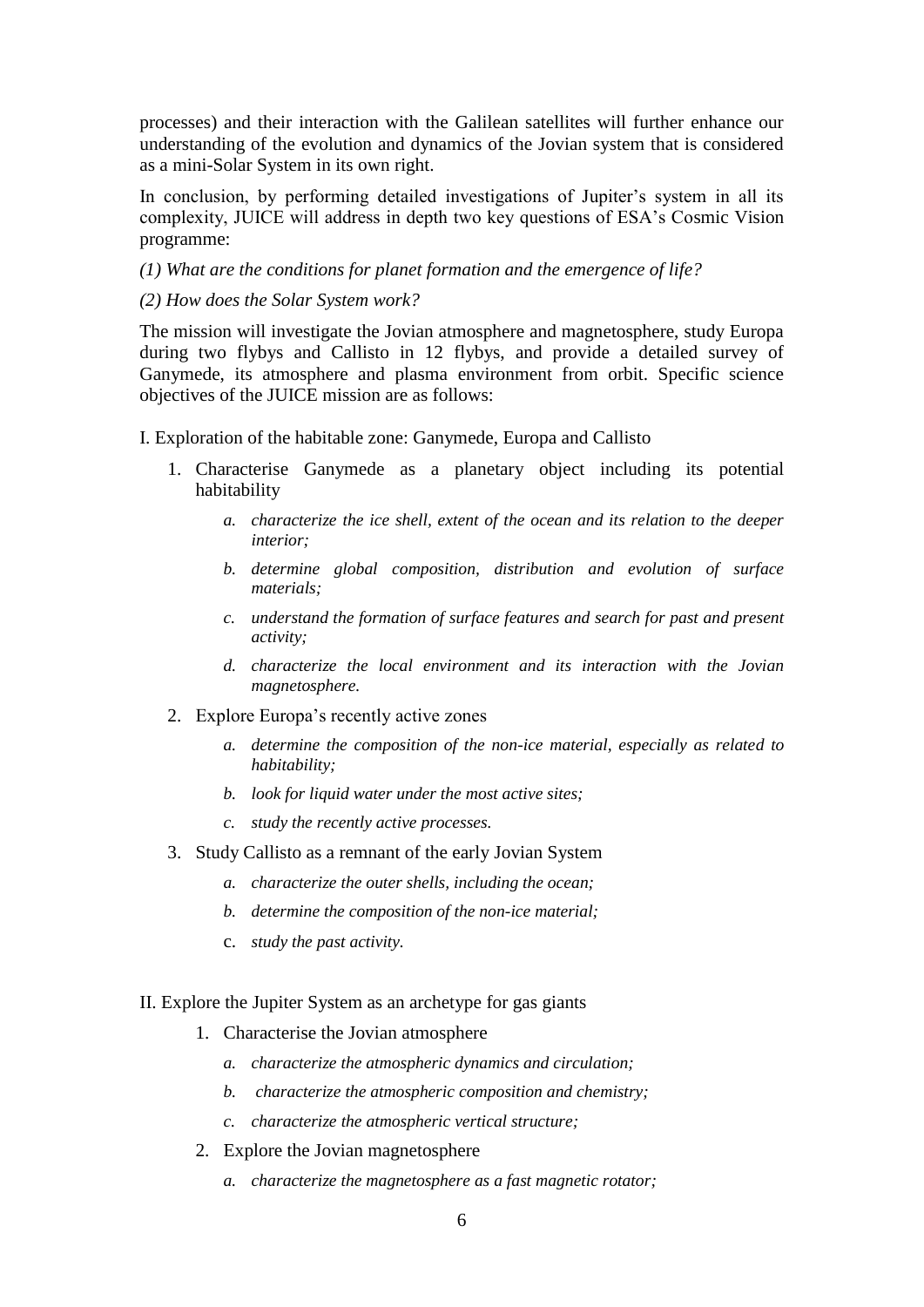- *b. characterize the magnetosphere as a giant accelerator;*
- *c. understand the moons as sources and sinks of magnetospheric plasma.*
- 3. Study the Jovian satellite and ring system
	- *a. study Io's activity and surface composition;*
	- *b. study the main characteristics of rings and small satellites.*

# <span id="page-6-0"></span>*2.3 Mission Description*

The JUICE spacecraft will use chemical propulsion and will carry a significant amount of propellant for the Jupiter orbit insertion and manoeuvres in the Jovian system. It will be powered by solar arrays. The baseline JUICE trajectory will mainly keep the spacecraft outside of the inner radiation belts at Jupiter with exception of two Europa flybys.

As a baseline, JUICE will be launched in June 2022. After 7.5 years of interplanetary transfer and Earth-Venus-Earth-Earth gravity assists JUICE will be inserted into an orbit around Jupiter in January 2030 (Figure 1). The spacecraft will stay for about a year in an evolving elliptic orbit around Jupiter with a pericentre outside the Ganymede orbit (phase 2 in Figure 1). The orbit will allow detailed investigations of the inner magnetosphere of the giant planet, monitoring the Jupiter atmosphere and coupling processes. Six flybys of Ganymede will allow starting of the investigation of the moon.



*Figure 1. Illustrative timeline of the JUICE baseline mission.* 

In phase 3 JUICE will perform 2 flybys of Europa using gravity assists at Callisto. This will enable investigations of the composition, geology and sub-surface of the moon. In phase 4 the spacecraft will use Callisto flybys to raise the inclination of the orbit around Jupiter to ~30 degrees and come back to the Jovian equatorial plane, which is necessary for the transfer to Ganymede. These orbits will allow observations of the polar regions of Jupiter. During the 12 Callisto flybys (phases 3, 4) the mission will be focused on characterisation of the internal structure, surface and exosphere of the moon. The time between Callisto flybys will be devoted to continuous monitoring of Jupiter's atmosphere and magnetosphere, rings and environment, and remote observations of the other moons. The following 6 months of transfer to Ganymede (phase 5) will again be favourable for the studies of the interaction of the Jovian magnetosphere with the intrinsic magnetic field of the moon, together with remote observation of the giant planet and the other icy moons.

In September 2032 the spacecraft will be inserted in orbit around Ganymede. The JUICE orbital mission will consists of the following phases: elliptic/high circular orbits (10,000x200 km,  $\sim$ 5000 km circular), 1<sup>st</sup> low circular orbits at 500 km, and 2<sup>nd</sup>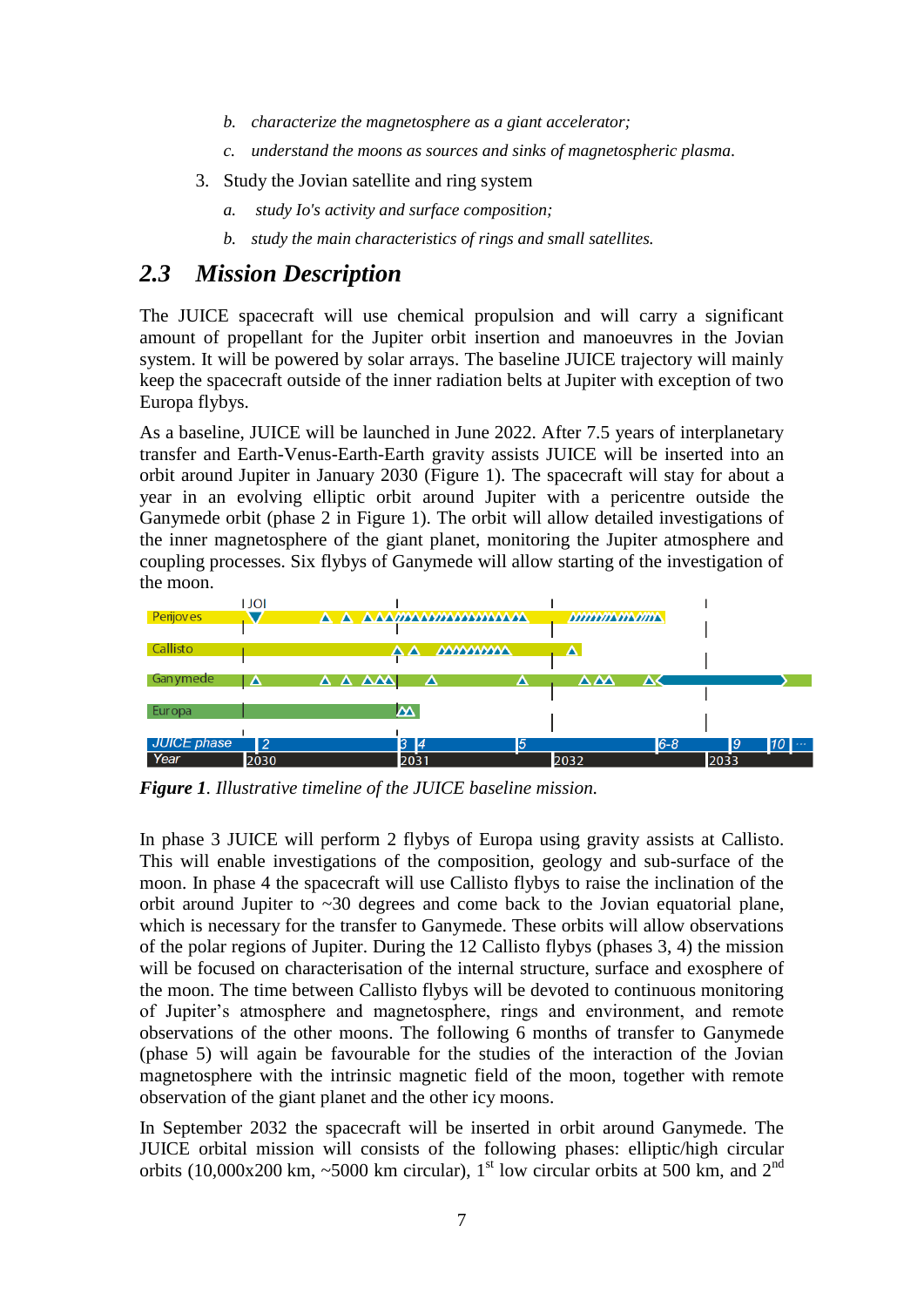low circular orbits at 200 km (phases 6-10, Figure 1). While going closer and closer to the moon the spacecraft will address different scientific goals. In the first part of the Ganymede tour the imaging and spectro-imaging instruments will complete mapping of the surface using optimal illumination conditions. Then, the priority will be given to the geophysical, exospheric and plasma investigations that require to be as close to the moon as possible. At the end of the mission there may be an opportunity to probe lower altitudes during the orbital decay that would allow sounding the Ganymede exosphere at different altitudes. This is considered an option. A mission extension could be achieved by keeping the spacecraft in the 200 km altitude orbit for an additional period of time, using residual capability.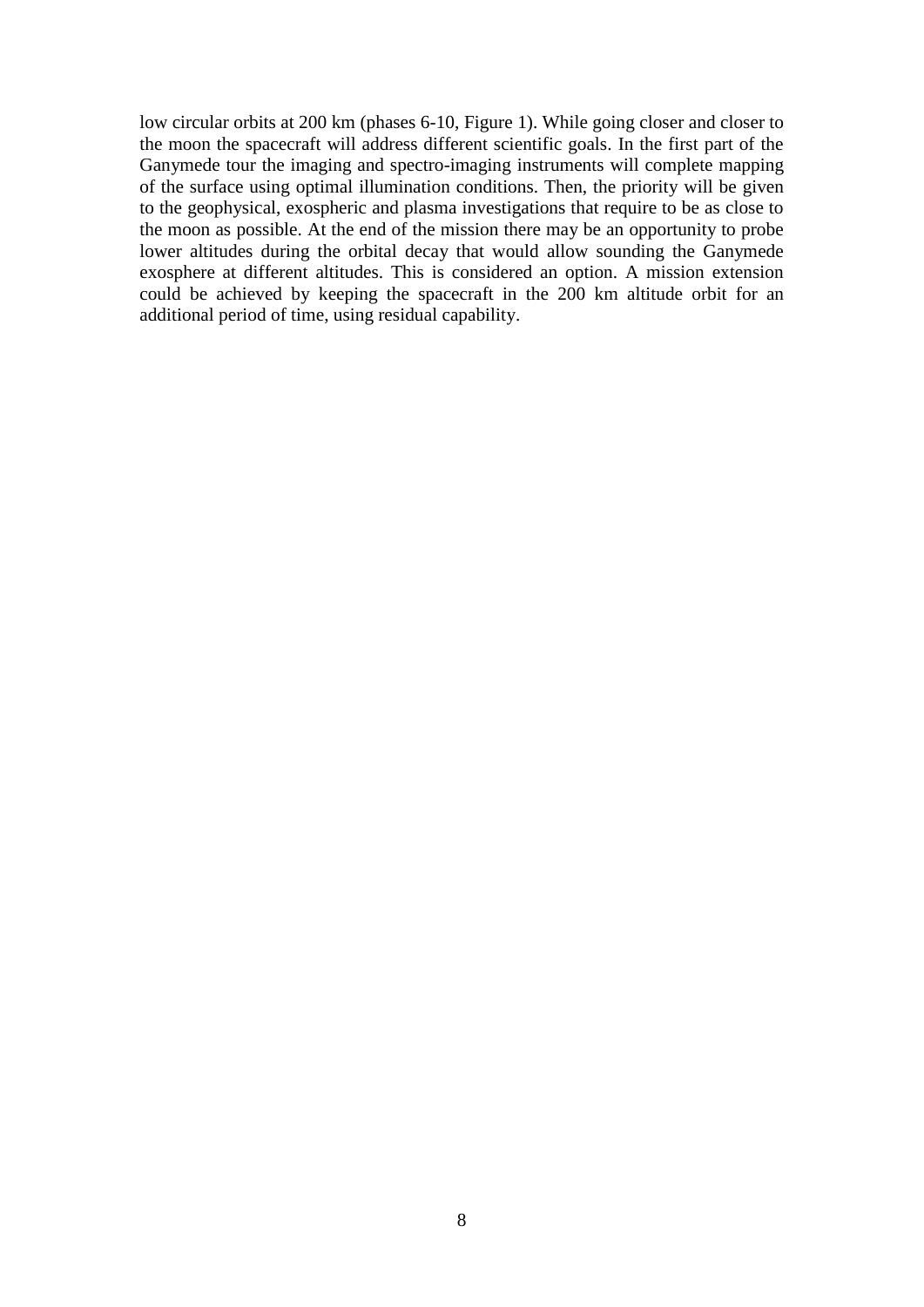# <span id="page-8-0"></span>**3 PROGRAMME PARTICIPATION**

## <span id="page-8-1"></span>*3.1 Payload Consortium Participation*

ESA will issue an Announcement of Opportunity (AO) to the Scientific Community for the JUICE payload that will be based on the scientific objectives of the model payload. The AO will call for provision of instruments from nationally funded individual scientists or science consortia willing to participate. In the response to the AO, potential PIs will have the flexibility to identify those elements that could be shared with other instruments for a best use of resources. These eventual elements will be subject to a specific evaluation in order to assess any criticality related to their multi-purpose use. They will be iterated and optimized during the evaluation process, including the common functions and resources which will be provided by the Agency or other instruments if required.

The proposals for the instruments will have to be compatible with the scientific and operational objectives of the JUICE mission and with its design and operational capabilities as defined in the Experiment Interface Document (EID-A). Each proposal for an instrument must identify a single Principal Investigator (PI) heading the instrument consortium. The PI must be fully backed by the national funding agency of her/his country, henceforth called "Lead Funding Agency" (LFA) for the instrument. In some countries, various organisations or institutions may provide resources. In this case the LFA will be the organisation providing representation to the ESA Science Programme Committee or, for non-ESA member states, be represented by a national space agency. The LFA is expected to provide dominant funding for the respective instrument and have prime science and industrial responsibility through the PI and Instrument Manager.

Instrument proposals must be accompanied by a Letter Of Endorsement (LOE) committing to the financial support in the Definition Phase and by a time-line showing milestones leading to full commitment by the time of mission adoption, from the relevant national funding agency, on behalf of all institutions participating in the proposal. Responses will clearly need to spell out the character and level of participation together with the nature of the management structure and financial commitments within each instrument consortium. This LOE will constitute a preliminary agreement between ESA and LFA until formalization of the Multi-lateral Agreement (MLA) between all participating agencies (or Memorandum of Understanding (MOU) in the case of non-ESA member states) at completion of the Definition Phase.

The ESA AO is open to European and non-European scientists, and to other scientific communities with which reciprocity or specific agreements exist (e.g., USA, Russia, Japan).

## <span id="page-8-2"></span>*3.2 Modes of Participation*

The possible modes of participation to the JUICE programme are:

(1) Principal Investigator (PI), heading an instrument consortium providing an instrument (section [3.2.1\)](#page-9-0);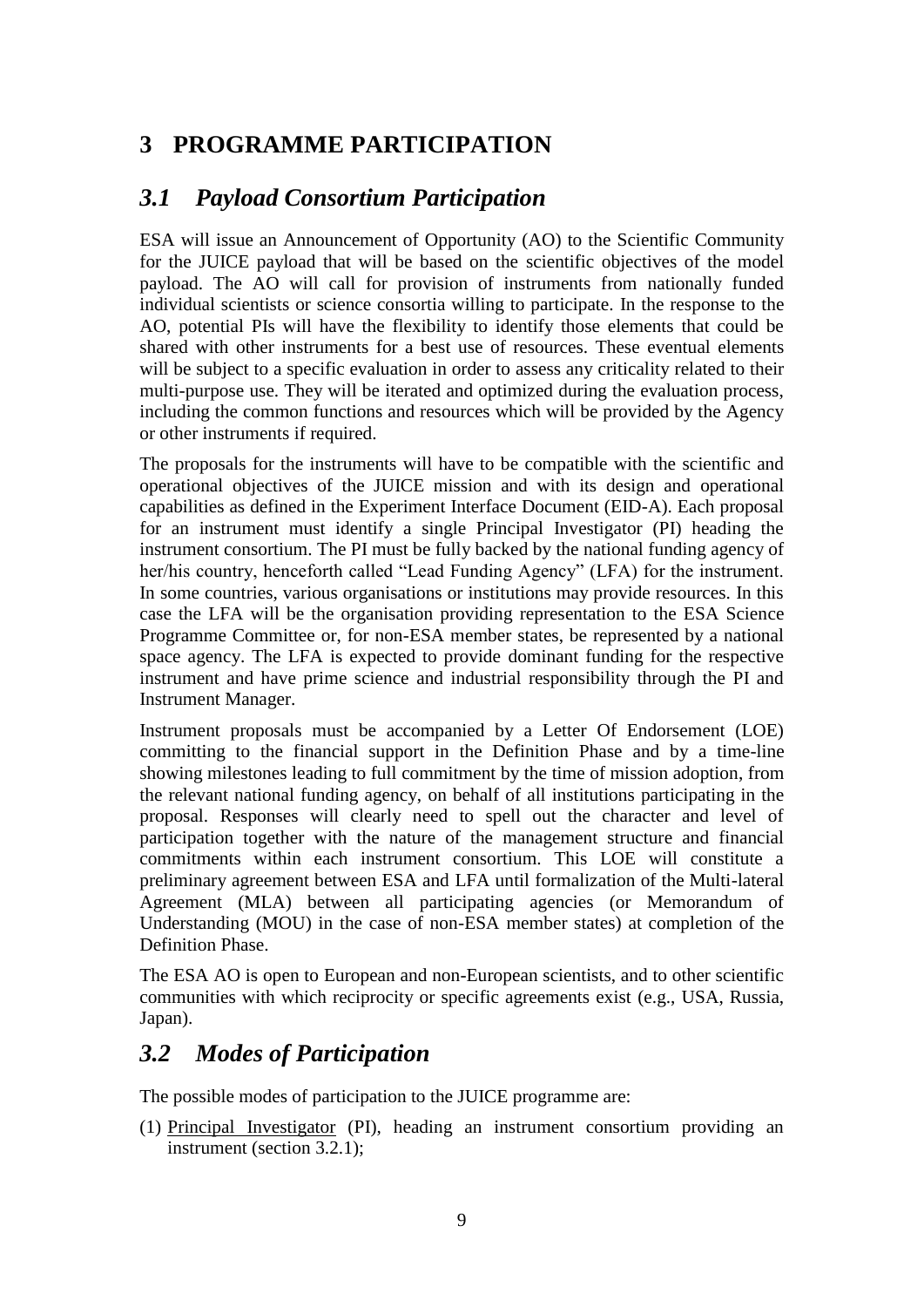- (2) Co-Principal Investigator (Co-PI) may be appointed if a major development is carried out in a country/institution different from the one of the PI. A Co-PI will have similar rights as a PI, but the PI will remain the single interface to the ESA Project Office (section [3.2.2\)](#page-11-0);
- (3) Co-Investigator (Co-I), a member of a consortium providing an instrument (section [3.2.3\)](#page-11-1);
- (4) Interdisciplinary Scientist (IDS), an expert in specific overarching science themes connected to the mission objectives who takes advantage of synergistic use of the data delivered by several experiments (section [3.2.4\)](#page-12-0);
- (5) Guest Investigator (GI), scientist participating in the data collection and analysis of one or more instruments and/or performing laboratory studies, theoretical or numerical investigations essential for the mission success (section [3.2.5\)](#page-12-1).

#### <span id="page-9-0"></span>3.2.1 PRINCIPAL INVESTIGATOR

Within the remit of the MLA, the PI or, when applicable, an LFA representative, will have the following responsibilities:

#### *(1)Management*

- Establish an efficient managerial scheme, which would be used for all aspects and through all phases of the experiment programme.
- Organise the efforts, assign tasks and guide other members of the instrument consortium.
- Ensure that plans and schedules are properly established, implemented and analysed such that the status reporting complies with the requirements of the ESA Project Office.
- Provide the sole formal managerial and technical interface of the instrument to the industrial prime via the ESA Project Office.
- Support ESA management requirements (e.g. progress reviews, programme reviews, change procedures, product assurance, etc.) outlined in the Experiment Interface Document (EID).
- Where applicable, be responsible for ensuring compliance with all ITAR regulations in a timely manner. Surveillance requirements arising from ITAR regulations shall be reported to ESA and any costs associated with such requirements shall be borne by the PI.

#### *(2) Science*

- Monitor the compliance of the instrument design to the scientific requirements outlined in the Sci-RD and report deviations to ESA in a timely manner.
- Attend the meetings of the Science Working Team and its Groups, as appropriate, take full and active part in their work, report on the instrument development, provide summaries of the main scientific results.
- Provide the formal scientific interface of the instrument consortium with ESA.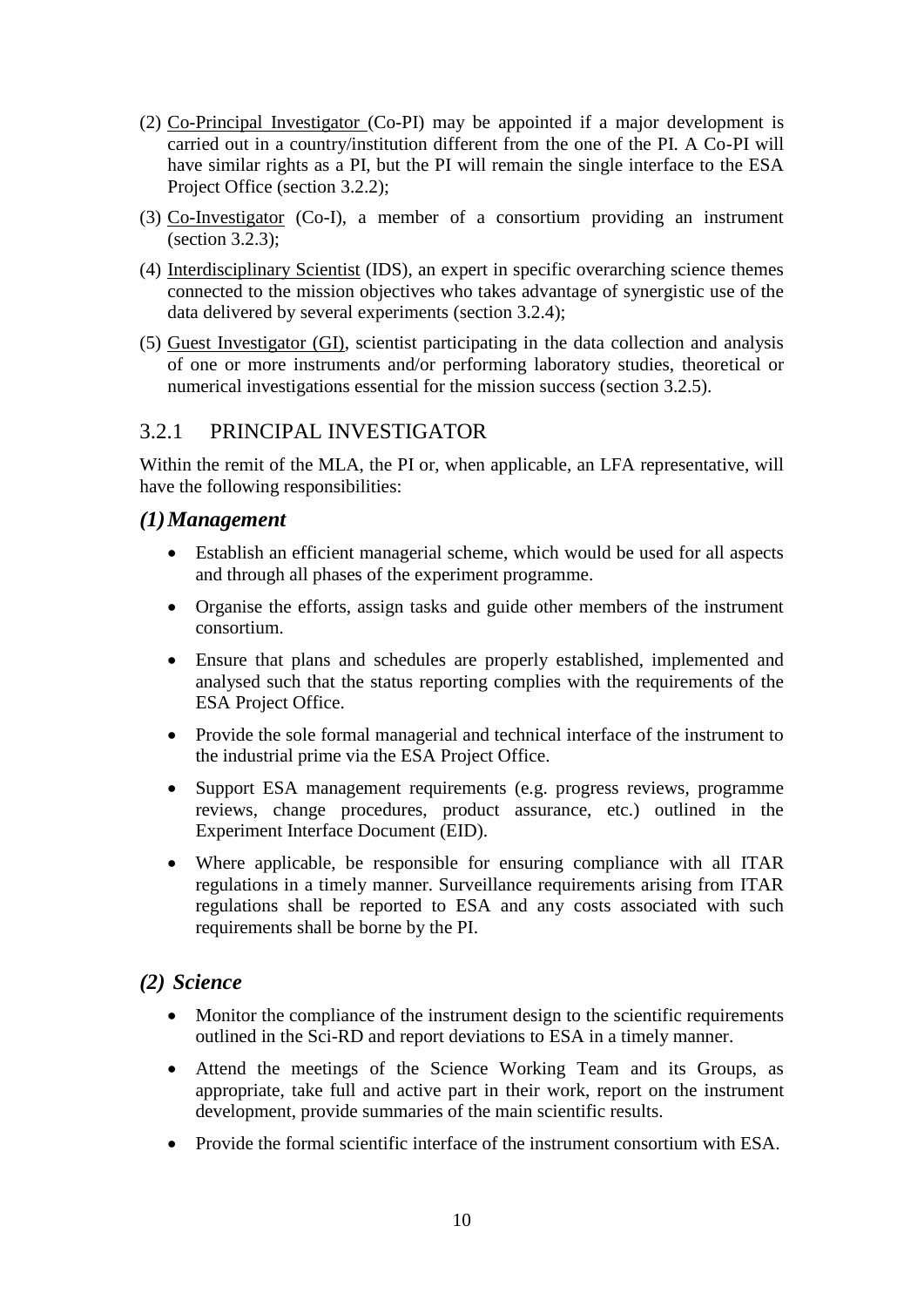- Ensure adequate calibration of all parts of the instrument, both on the ground and in space.
- Exploit the scientific results of the mission and assure their diffusion as widely as possible.

#### *(3)Hardware*

- Define the functional requirements of the instrument and auxiliary test equipment (e.g. MGSE, EGSE, CGSE, etc.).
- Ensure development, construction, testing and delivery of the instrument. This shall be performed in accordance with the technical and programmatic requirements outlined in the AO including its annexes such as the EID-A, and subsequently reflected in the PI response, EID-B.
- Ensure that the instrument is to a standard that is appropriate to the objectives and lifetime of the mission, and to the environmental and interface constraints under which it must operate.
- Deliver adequate verification models (EQM's, STM's, etc.) of the instrument to ESA, as required to verify system interfaces. The delivery requirements are defined by the EID-A, in accordance with the technical programme needs.
- Deliver the instrument's Flight Model and Flight Spare parts (as appropriate) to ESA in accordance with the technical requirements defined in the EID-A, together with the relevant Ground Support Equipment.
- Support the system level integration and test activities related to and involving the instrument.
- Provide the necessary equipment to process the experiment's data as agreed with ESA and specified in the EID-A.
- Ensure that all procured hardware is compliant with ESA requirements, through participation in technical working groups and control (e.g. cleanliness, planetary protection) boards, as requested, and that the hardware allows system level performance compatibility to be maintained.
- Provide the overall documentation during the project, as defined in the EID-A.

#### *(4) Software*

- Ensure development, testing and documenting of all software necessary for the control, monitoring and testing of the instrument, in accordance with the rules and guidelines established in the EID-A.
- Specify and then support the development, testing and documenting of all software necessary for the testing, operation and data reduction/analysis of those parts of the instrument under ESA responsibility, in accordance with the rules and guidelines established in the EID-A.
- Ensure the delivery to ESA of any instrument specific software which is required for testing or operations and its documentation to ESA, or elsewhere, in accordance with approved ESA guidelines, procedures and schedules. This includes the provision of software required in the ESA SOC as agreed in the Science Implementation Requirements Document.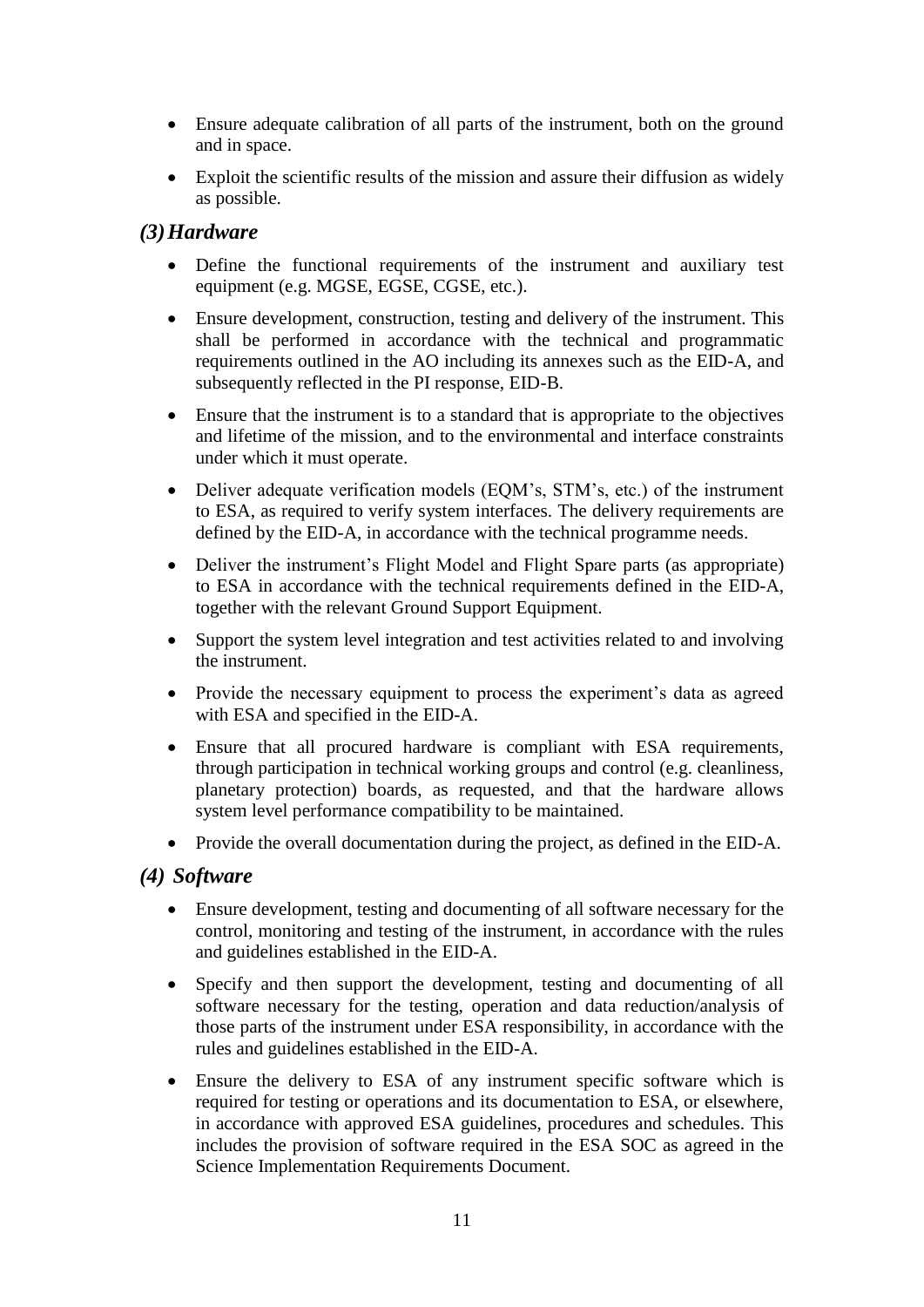Maintain and update all PI-provided instrument software and its documentation until the end of the mission. This includes all agreed PIprovided software to be delivered to the SOC as part of the final archive.

#### *(5) Product Assurance*

• Provide product assurance functions in compliance with EID-A requirements.

#### *(6) Operations*

• Provide support for preparation, implementation and execution of the mission and science operations, up to the end of the mission including delivery of a user manual and data base inputs in accordance to the EID-A requirements.

Specific responsibilities of the PIs with respect to operations are described in Section [6.3.](#page-20-3)2.

#### *(7)Communications and Public Relations*

 Support science communications and public relations activities of ESA (and where applicable, the LFA), and provide suitable information and data in a timely manner, as outlined in the Science Communication Plan (see section [6.5\)](#page-22-1).

The financial status of the PI teams, within the remit of the MLA, will have to be guaranteed by the LFA. Co-I/Co-PI teams are required via their national funding agencies to seek agreement with the LFA on financial matters related to the selected investigations.

Should a PI intend to step down from his role, he will send a formal request to the ESA Director of Science and Robotic Exploration (D/SRE). The PI may provide a non binding proposal for a replacement in the PI role. The D/SRE will assess the proposal and will inform the Steering Committee (see Section [5.5\)](#page-19-1). The D/SRE will appoint a new PI, in consultation with the relevant LFA.

### <span id="page-11-0"></span>3.2.2 CO-PRINCIPAL INVESTIGATOR

Co-PIs are responsible for their own funding which is guaranteed via their national funding agencies and must be underwritten by formal interagency agreements with the LFA, representing the PI and which holds overall financial responsibility with respect to instrument development and delivery to ESA.

#### <span id="page-11-1"></span>3.2.3 CO-INVESTIGATOR

Members of each PI-led consortium may be proposed as Co-Investigators. Each Co-I should have a well-defined role either with regard to the hardware/software delivery or with regard to the scientific support of the investigations within the instrument consortium. The PI-led consortium may review the status of its members regularly and implement changes if required. The LFA will generally not change during the development of a given instrument.

Co-Is are responsible for their own funding which is guaranteed via their national funding agencies and must be underwritten by formal interagency agreements with the LFA, representing the PI and which holds overall financial responsibility with respect to instrument development and delivery to ESA.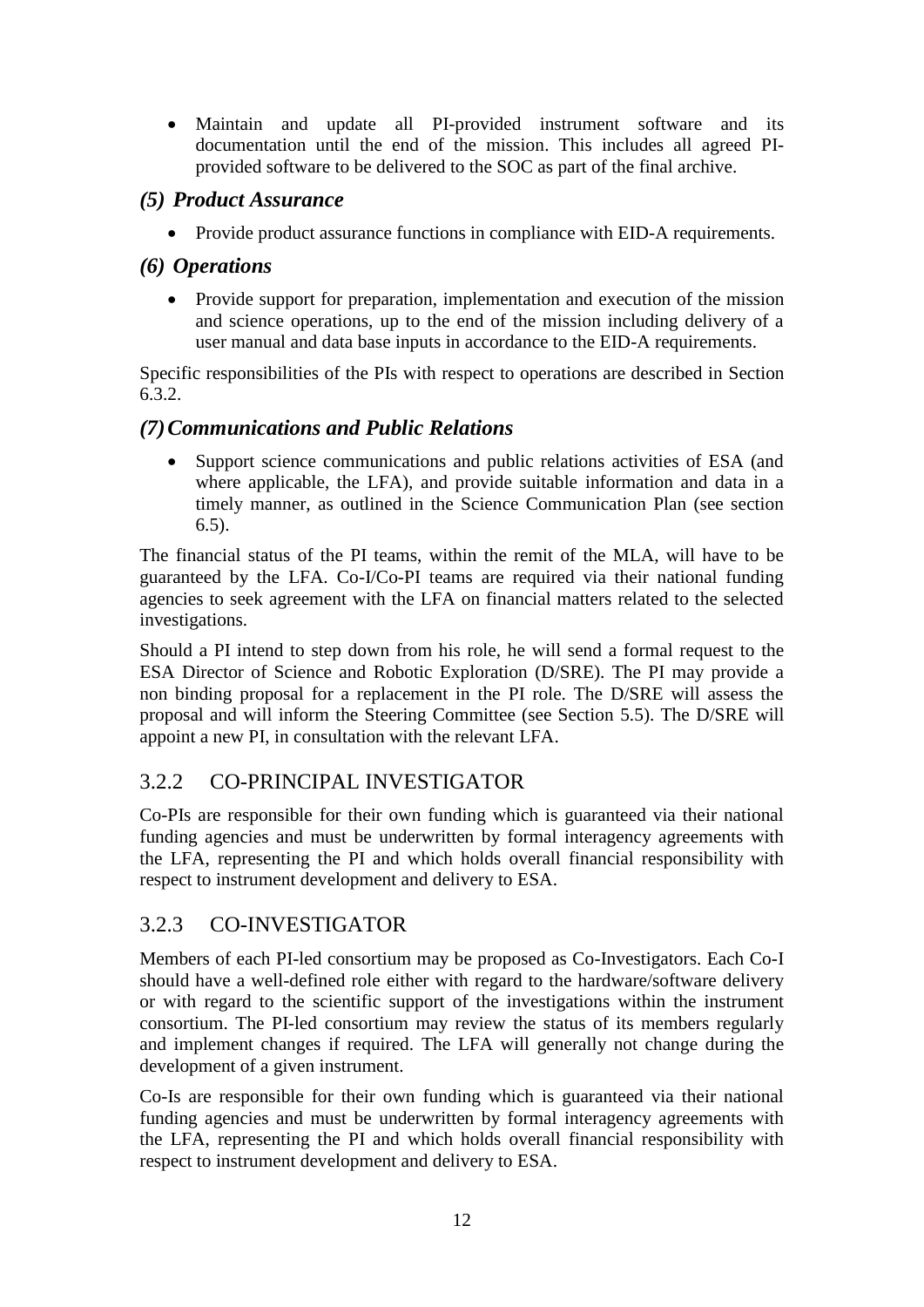### <span id="page-12-0"></span>3.2.4 INTERDISCIPLINARY SCIENTIST

To ensure a top-level oversight of mission science, five (TBC) Interdisciplinary Scientists (IDS) will be selected through an open AO process. In general, IDSs should not reflect instrument specific domains, but rather cover specific science themes (e.g, icy moons geology, magnetospheric processes, atmosphere, etc.), take part in the analysis of data from different onboard instruments, and have the same data rights as members of the PI-led experiment consortia. An IDS may also wish to undertake specific and time-limited tasks in areas such as modelling of the planet and its environment, science operation planning, hazard assessment and similar activities that may be required during the course of the mission.

The proposals submitted by IDSs must describe clearly their scientific case, the relevance of their contribution to the mission and the instrument data sets needed to carry out their research programme. Financial endorsement by the national funding agencies or other supporting institutions, should they require funds for their activity, is also required. The IDSs will be selected some years before launch (exact time TBC) according to the process described in Section [4.2](#page-16-0) and will be part of the Science Working Team. As a general rule, Co-Is of instrument teams may apply to become IDSs, while PIs and Co-PIs are excluded. The IDSs, like the PIs, are expected to provide adequate support to the communications activities of ESA. The IDSs will be appointed for a first period of three years (TBC), renewable but not exceeding the nominal duration of the mission. The Agency may release additional AOs at a later stage for specific mission phases.

### <span id="page-12-1"></span>3.2.5 GUEST INVESTIGATOR

Guest Investigators (GIs) are individual scientists who wish to make use of the data collected by one or more instruments, in combination, e.g., with data from other missions and/or ground-based observations, laboratory measurements and model elaborations. Their proposals shall be submitted to ESA following an open AO process. Their tasks shall be agreed directly by the proposers with the PIs, with concurrence of the ESA Project Scientist.

The GIs will be selected after launch, according to the process described in Section [4.3.](#page-17-0) The GIs are expected to participate to the mission activities and have access to data only via the PIs whom they are associated with; they will be invited to participate to specific activities of the Science Working Team, including science communications.

Should the GIs require funds for their activity, they should secure them with national funding agencies or other supporting institutions. The GIs will be appointed for a first period of three years (TBC), renewable but not exceeding the nominal duration of the mission. The Agency may release additional AOs at a later stage for specific mission phases.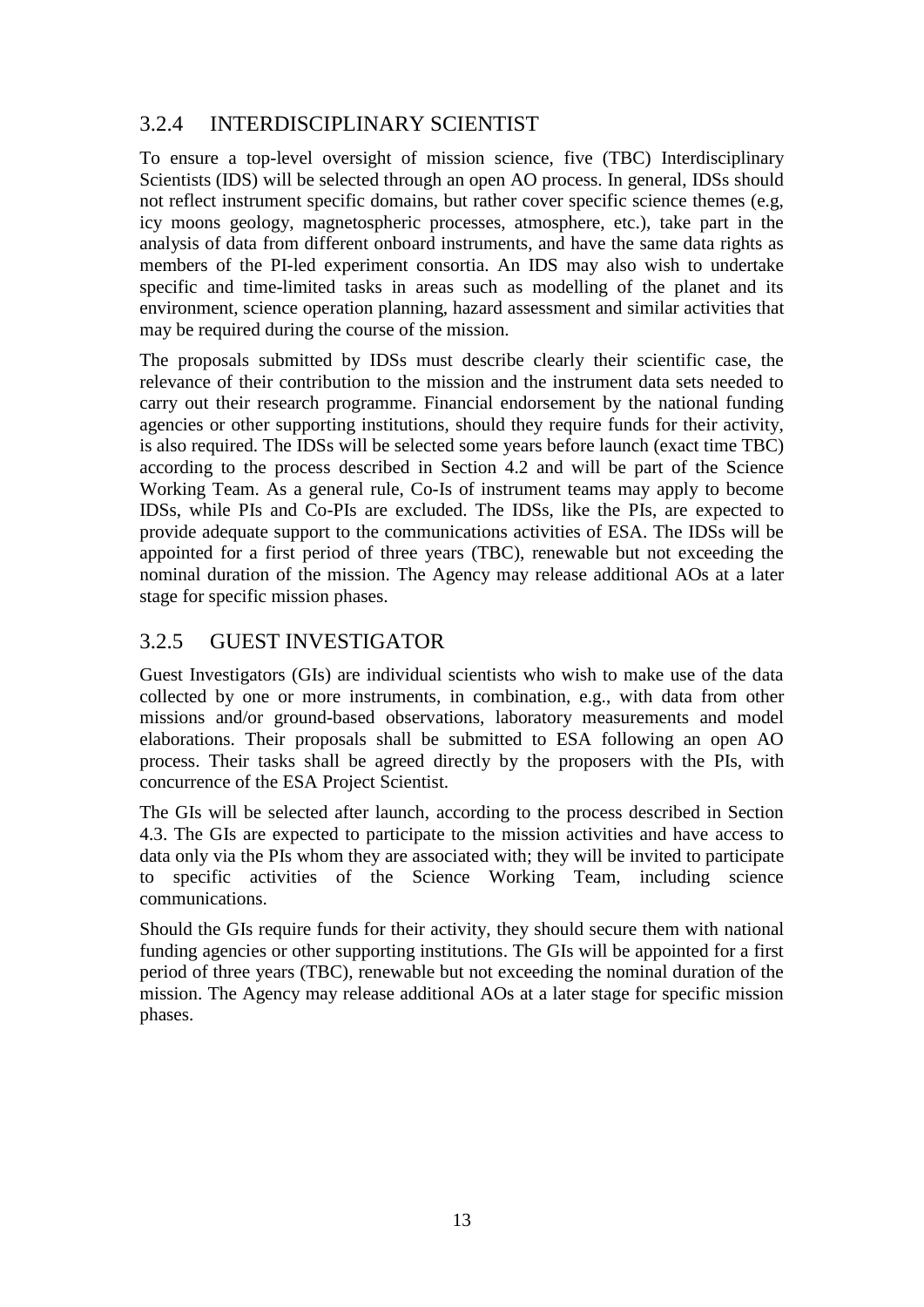# <span id="page-13-0"></span>**4 SELECTION PROCESS**

## <span id="page-13-1"></span>*4.1 Instrument selection*

The approach to be adopted for the selection, funding and development of the JUICE payload aims at preserving an efficient procurement of a highly optimised payload to ensure maximised science return from the mission with minimum resources. The payload must be solidly defined technically, financially and programmatically, in order to fit smoothly into the overall mission development schedule, and strictly within the available spacecraft resources, with minimum risk to ESA and the various instrument funding agencies.

For this reason, ESA will appoint a Payload Review Committee (PRC) consisting of independent experts, with competences covering the main scientific areas of the mission, with the main role of guardian of the payload's scientific capability. The terms of reference of the PRC are described in section [4.1.1.](#page-13-2) In parallel with the work of the PRC, ESA shall undertake an internal technical, financial and management review of each instrument proposal to establish the overall proposal integrity. The instrument evaluation criteria and selection principles are detailed in Section [4.1.2,](#page-14-0) while the evaluation process is described in Section [4.1.3.](#page-15-0)

The timetable of events leading to the selection of payload is envisaged as follows:

- June 2012: Issue by ESA of Call for Letters of Intent / Announcement of **Opportunity**
- October 2012: Receipt of PI-led proposals with LFA's LOE in response to AO
- October November 2012: Peer review of the instrument proposals and recommendation of instrument consortia
- February 2013: Payload selection by SPC
- Mid 2014: mission adoption and MLA signature.

After the character, structure and funding commitment of the instrument consortia are agreed by the SPC, ESA will propose to commence the implementation phase.

#### <span id="page-13-2"></span>4.1.1 PAYLOAD REVIEW COMMITTEE

An independent international Payload Review Committee (PRC) shall assess instrument proposals in close cooperation with internal ESA technical, financial and management teams. The Executive shall appoint the PRC members after consultation and in agreement with SSEWG and SSAC.

The Payload Review Committee shall review all instrument proposals received in response to the AO according to the following terms of reference:

- Ensure that all science objectives are satisfied within the overall AO response;
- Ensure that each instrument proposal satisfies the science requirements in terms of sensitivity and performance, as specified in the relevant documents, to achieve the specific science objectives;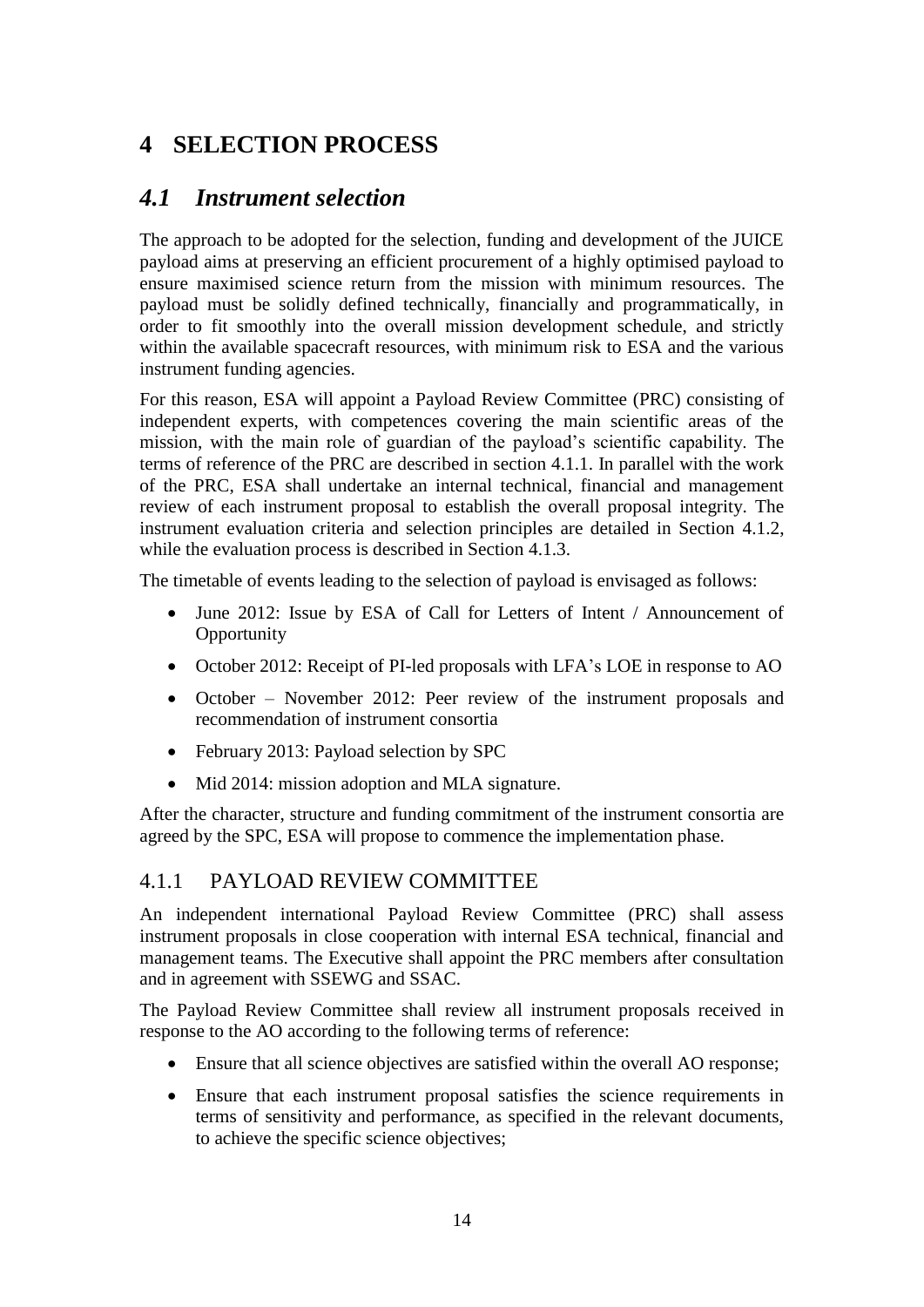- Ensure compatibility of each instrument against the objectives of the model payload as defined in the Payload Definition Document;
- Recommend on which proposal should be selected, when competing instrument proposals should be submitted;
- Identify clear alternatives among the proposed instruments in case of too high development risk and/or incompatibility with available spacecraft resources or interfaces;
- Suggest measures to optimise the payload and instrument teams possibly by merging several proposed investigations, identifying potential common hardware etc.

The Payload Review Committee will work in close collaboration with internal ESA review teams consisting of selected personnel of the Agency and its contractors as well as invited specialists. For each instrument proposal, in financial and programmatic areas, ESA will consult extensively with funding agencies and provide, via the appropriate internal review team, the PRC with input on the implementation feasibility and risk assessment.

The "No Conflict of Interest" rule will apply, i.e. no potential PI or Co-PI for any instrument can be a member of the PRC, nor be involved in the selection procedure. This will apply also to potential Co-Is to the maximum possible extent.

#### <span id="page-14-0"></span>4.1.2 EVALUATION CRITERIA AND SELECTION PRINCIPLES

The individual instrument proposals will be evaluated on the basis of the AO and using the following criteria:

#### *(1)Scientific*

- Relevance of the scientific objectives and their compatibility with the global objectives of the whole mission;
- Adequacy of the measurements to fulfil the stated objectives and capability of the instrument to perform the required measurements as indicated in the Science Requirement Document;

#### *(2)Technical and Operational*

- Feasibility and heritage of the proposed technical solutions;
- Development status of the instrument;
- Availability of relevant technologies and the need for the development of new technologies. The development status of such "new" technologies should also be evaluated based on the AO response. All ITAR-related approval aspects shall be clearly identified and included in the planning.
- Compliance with the interfaces specified through the EID-A.
- Instrument development plan including test and validation programme;
- Compatibility of the instrument with the mission environment, spacecraft resources, accommodation and mission constraints;
- Operational complexity;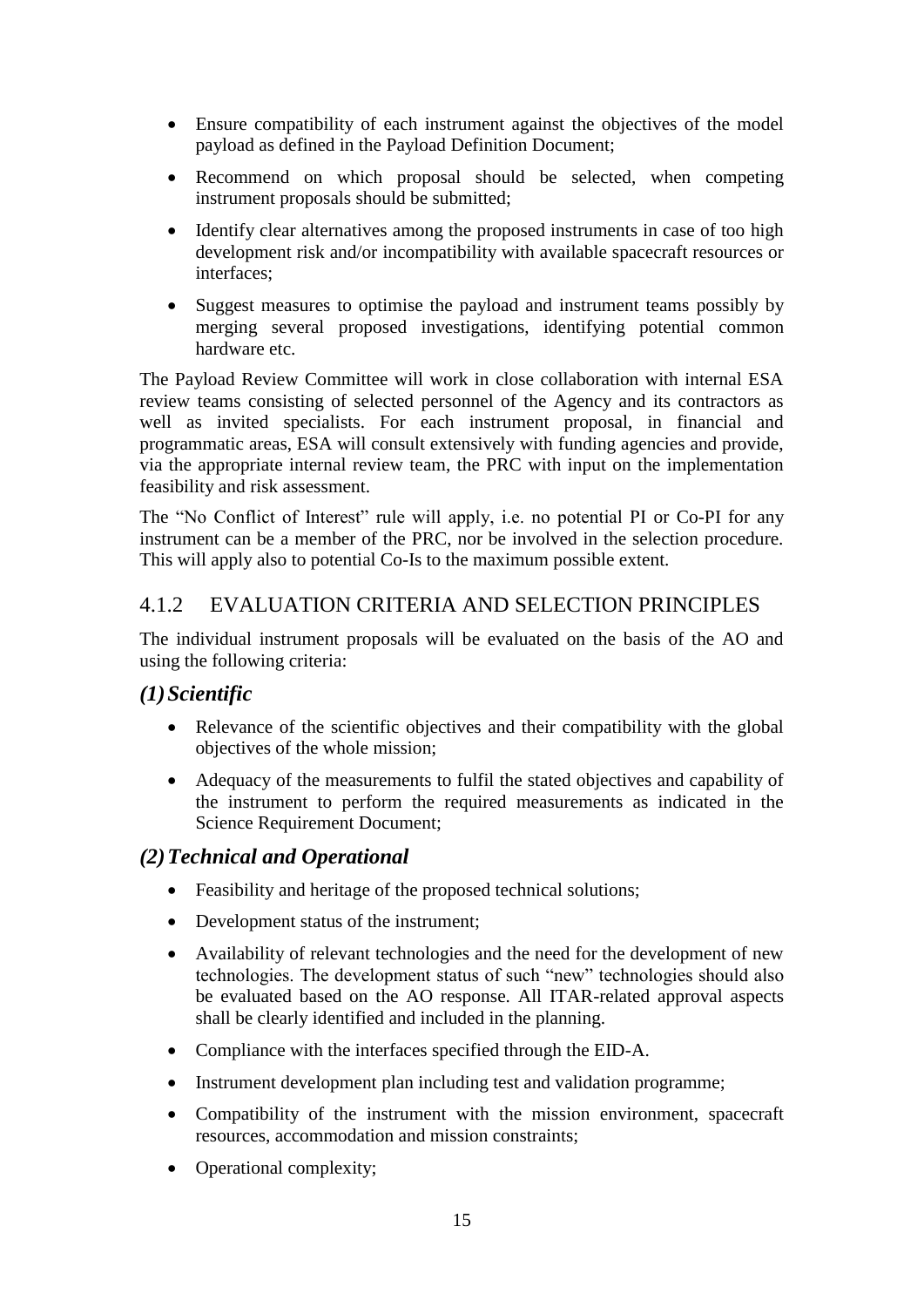• Quality of data analysis plan;

#### *(3)Managerial*

- Management plan and its adequacy with the instrument complexity; this specifically includes the complexity of the management interfaces within a consortium;
- Continuity of human and institutional resources to ensure a timely execution of instrument development, calibration and associated tasks, and to support post launch operation and data analysis. The manpower funding profiles, at the science institute level within each consortium, backed by the appropriate funding agency and confirmed through the LFA should be analysed for all mission phases including science exploitation and archive;
- Competence and experience of the team in all relevant areas (science, technology, software, development, management and outreach/science communications);
- Credibility of costing; this will be assessed by ESA staff experienced in instrument cost analysis acting in close cooperation with the relevant funding agencies and coordinated with the LFA's through which the proposal was submitted.
- Compliance with ESA applicable management, engineering, reporting and product assurance requirements and standards;
- Possible financial impact of the proposed instrument upon ESA;
- Commitment of all the national funding agencies to provide the correct level of support to member institutes within the consortium under the overall responsibility of the LFA which represents at a minimum the PI-institutes participation in the consortium;
- Commitment of the PIs funding agency to become the LFA and provision of the LOE.

The composition of the overall payload carried by JUICE will take into account the following criteria:

- Evaluation of individual instrument proposals (see above);
- Potential scientific achievement within the global mission objectives;
- Compatibility with the model payload;
- Compatibility with system resources, mission and programme constraints, and financial envelope imposed by national agencies.

#### <span id="page-15-0"></span>4.1.3 EVALUATION PROCESS

The instrument proposal evaluation and selection for JUICE will be made in the following steps.

#### **(1) Scientific evaluation**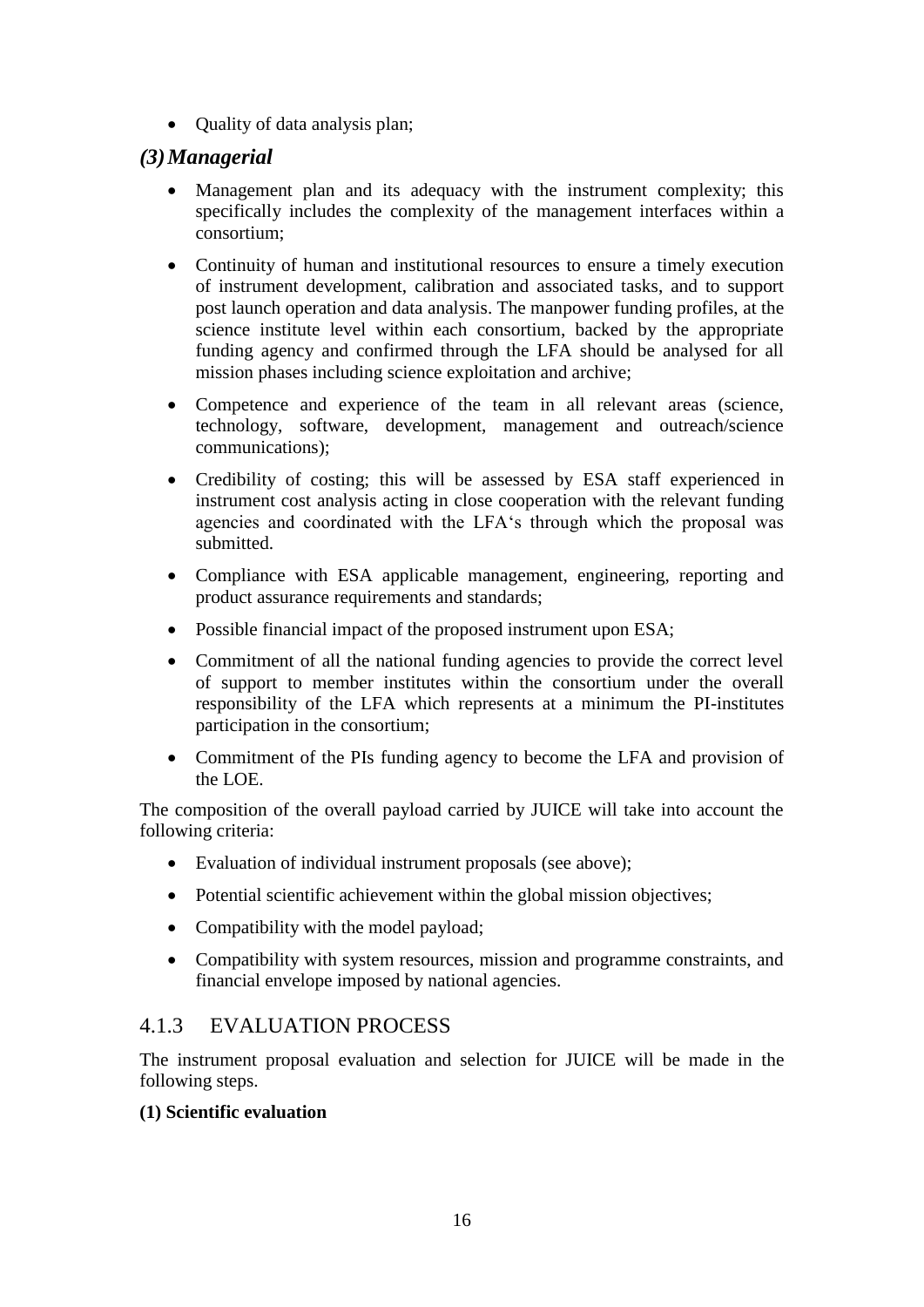The PRC will evaluate the merits of each instrument proposal according to the terms of reference indicated in Section [4.1.1](#page-13-2) and in line with the criteria listed in Section [4.1.2](#page-14-0) *(1)*.

Candidate PIs with relevant Co-Is may be invited to clarification meetings, individually or collectively, to discuss critical issues and possible areas of overlap or complementarities.

#### **(2) Technical, managerial and financial evaluation**

ESA will form a technical review team to evaluate all instrument proposals for their managerial and technical compliance with the mission requirements. The instrument concept, feasibility, management scheme and funding will be assessed. The ESA team will be complemented when required by additional ESA experts and external consultants.

In the frame of the selection process, potential PIs, with the relevant Co-Is and technical support personnel may be invited to attend meetings at the European Space Research and Technology Centre (ESTEC) to clarify details on technical, managerial or financial issues.

The goals of this exercise are:

- To analyse the detailed requirements of the selected instruments to identify potential problem areas.

- To analyse the impact of the proposed instruments on the spacecraft design and payload complement in order to keep the mission cost within the financial envelope, including that for national agency funding of the instruments.

#### **(3) Final Recommendation**

Based on the technical and scientific assessments, the PRC will evaluate the configuration of the instrument payload complement which would satisfy the mission science objectives and equates with the objectives of the model payload.

The PRC might consider upgrading, descoping or merging of the instrument proposals, as well as using common parts, during the whole selection process based on the science objectives, technical feasibility, programmatic and financial situation.

The PRC will recommend to the D/SRE a JUICE payload complement matching as closely as possible the objectives of the model payload.

The deliberations of both the PRC and ESA internal review will be submitted to the ESA Advisory Structure (SSEWG, SSAC) for endorsement. The results of this process will be reported to the D/SRE. The ESA Executive will elaborate a proposal to be submitted for evaluation and, eventually, approval by the SPC.

# <span id="page-16-0"></span>*4.2 Selection of Interdisciplinary Scientists*

Interdisciplinary Scientists (IDS) will be selected through an open AO process (see section [3.2.4\)](#page-12-0). The proposals will be evaluated through an independent Peer Review. Each IDS will be selected on the basis of the scientific quality and value of the investigation proposed. The proposed research shall not require additional resources or any redesign of the payload. The selection will take place after the completion of the JUICE payload confirmation procedure. The approval will be made by SPC upon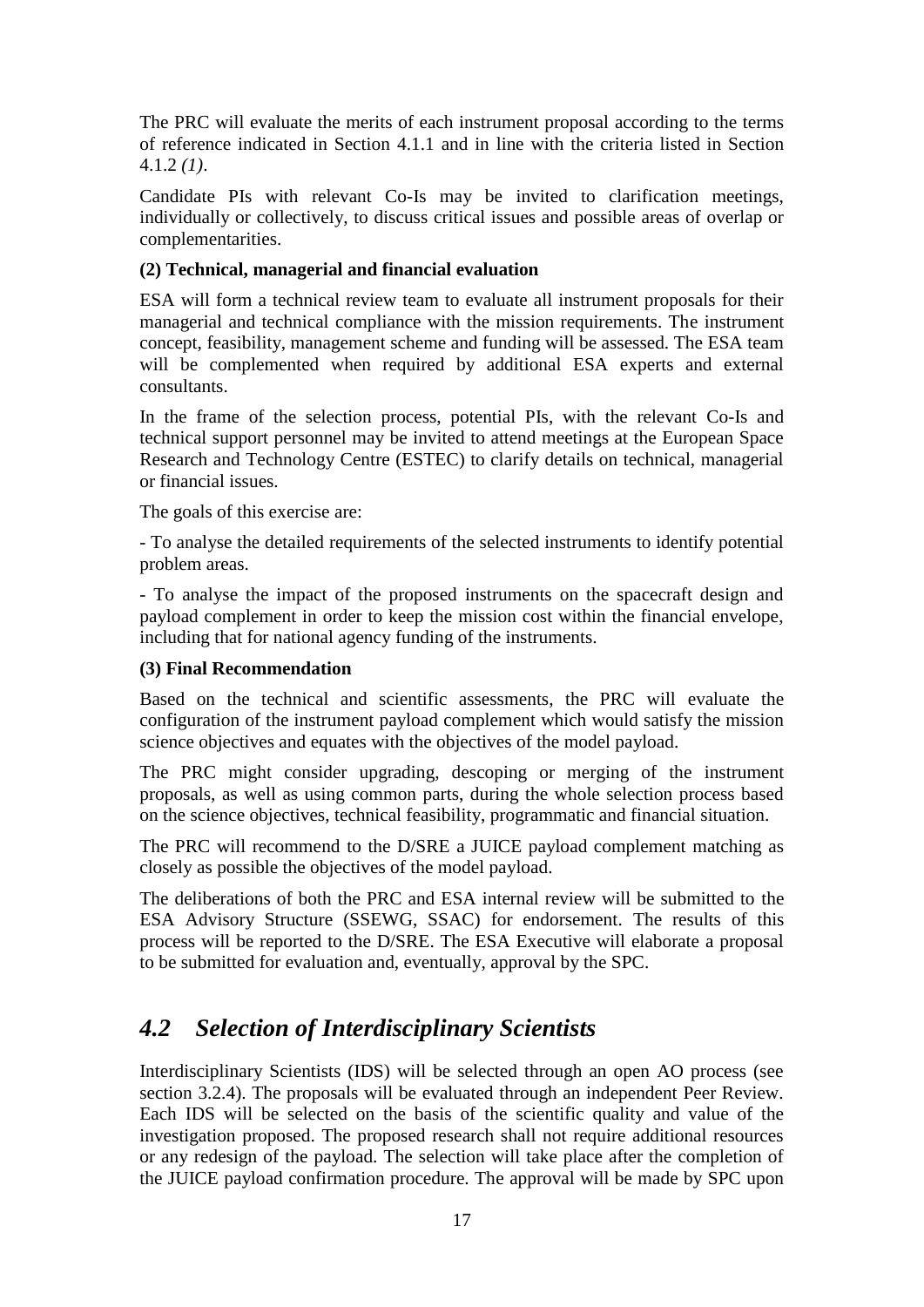proposal of the D/SRE, taking into account the recommendation by SSEWG and SSAC.

# <span id="page-17-0"></span>*4.3 Selection of Guest Investigators*

The selection criteria for Guest Investigators (GIs) will be established later in consultation with the SWT (see section [3.2.5\)](#page-12-1) and described in a dedicated AO. The approval will be made by SPC upon proposal of the D/SRE, taking into account the recommendation by SSEWG and SSAC.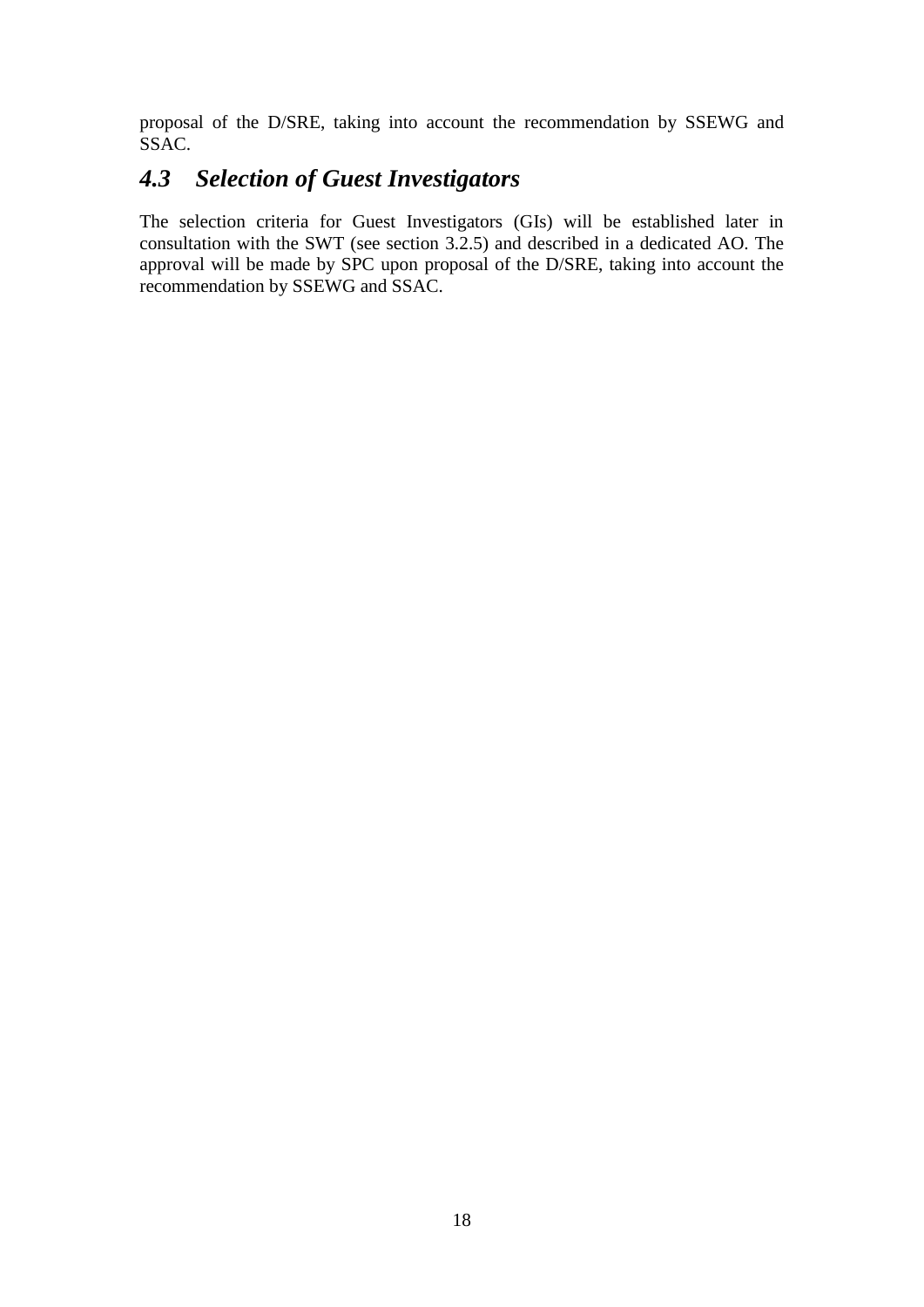# <span id="page-18-0"></span>**5 SCIENCE AND PROJECT MANAGEMENT**

# <span id="page-18-1"></span>*5.1 Project Scientist*

ESA nominates the JUICE Project Scientist (PS). The PS is the Agency's interface with the Principal Investigators for scientific matters. The PS will chair the Science Working Team (SWT) and coordinate its activities.

During all phases of the mission the PS will be responsible for all scientific issues within the Project. During the development phase, it is PS responsibility to advise the ESA Project Manager on technical matters affecting scientific performance, including the ability of the spacecraft to support achievement of the mission's goals. It is also PS responsibility to monitor the state of implementation and readiness of the instrument operations and data processing systems.

After the in-flight commissioning phase, the PS will continue his/her activity as the main interface with the scientific community and the main scientific interface with the MOC and SOC. The PS will coordinate the creation of the scientific products, and will monitor their archiving and distribution to the scientific community.

# <span id="page-18-2"></span>*5.2 Science Working Team*

The SWT will consist of the PS, PIs and IDSs. Co-PIs, Co-Is, GIs and other interested scientists will be invited to participate in SWT meetings, as appropriate. The JUICE PS will chair the SWT.

The SWT will monitor and advise ESA on all aspects of the mission that will affect its scientific performance. It will assist the PS in maximizing the overall scientific return of the mission within the established boundary conditions. It will act as a focus for the interests of the scientific community in JUICE.

The SWT will be asked to review and endorse top-level requirements (in all areas of the project) that impact science return.

In order to account for the multidisciplinary aspects of this mission, the SWT may delegate tasks to scientific subgroups. These subgroups will focus on specific topics of research. One member of the SWT, preferably an IDS, will lead each scientific subgroup. Participation of individual scientists to activities of several subgroups is possible and even recommended. The PS, through SWT meetings, will insure the coordination between these subgroups.

# <span id="page-18-3"></span>*5.3 Project Management*

ESA will establish a JUICE Project Office, headed by a Project Manager, which will fulfil its function until the completion of the spacecraft initial commissioning phases. ESA, via the Project Manager and later by the Mission Manager, will retain overall responsibility for the mission through all phases.

The Project Office will be responsible for the mission design and implementation.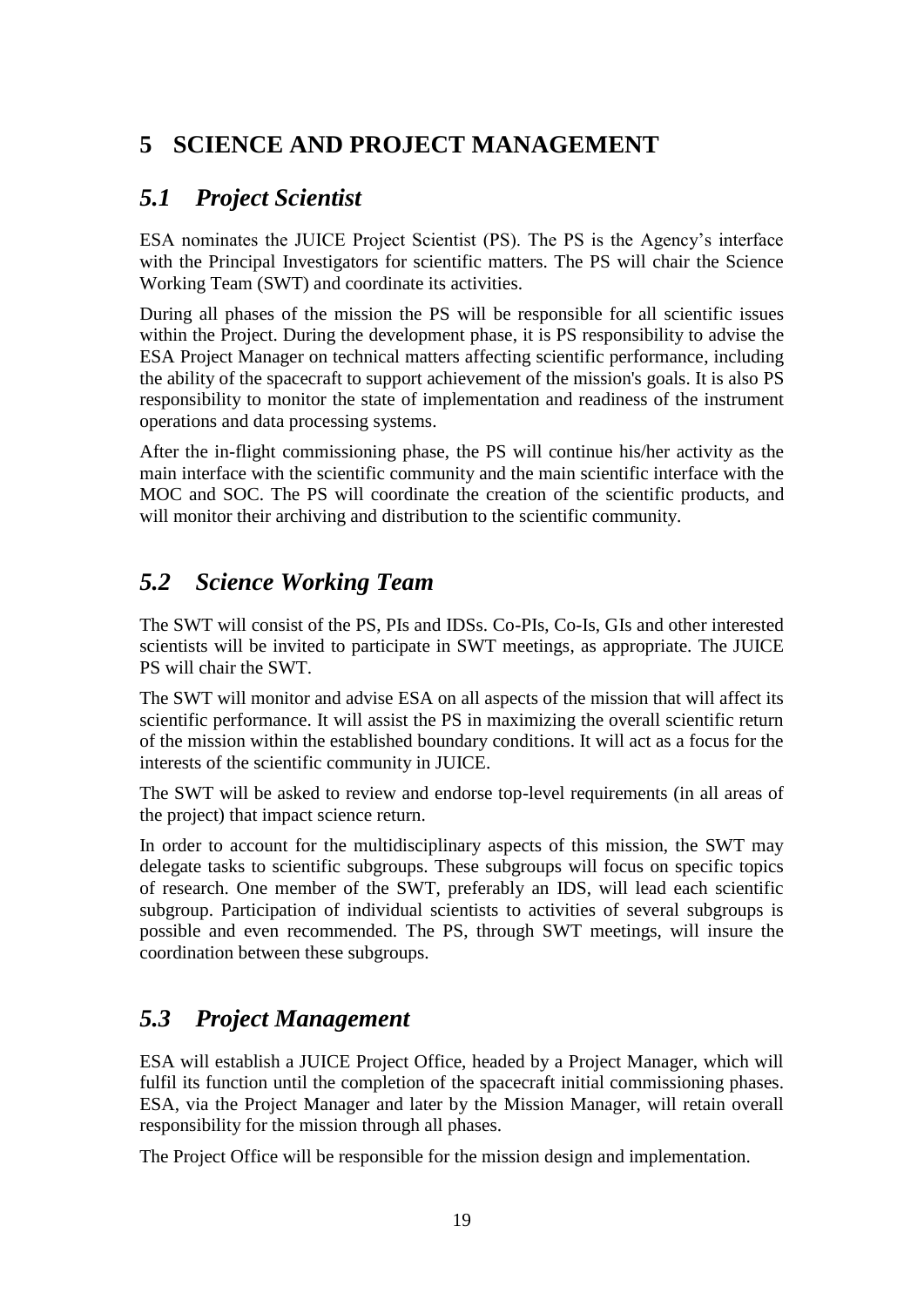With regards to the JUICE Investigator teams, the Project Office will be responsible for:

- The procurement of the JUICE spacecraft (including the payload);
- Launch:
- The commissioning of the system in the early phase of transfer to Jupiter and in orbit around Jupiter;

The ESA Project Manager will periodically call Project Reviews, which will include all aspects of the mission.

After the in-flight commissioning phase, a Mission Manager will take over the responsibility for the mission throughout the exploitation phase: organisation and overall management of teams and staff assigned to the JUICE project, of the science operations team and the mission operations teams. The Mission Manager will have overall responsibility for the delivery of the scientific output of the mission as approved within assigned constraints.

Specifically this will include the overall responsibility for:

- Checkout of JUICE in the cruise phase;
- Insertion of JUICE into its target orbits;
- Mission and science operations;
- Post operations phase, including archiving of the JUICE data products.

The Mission Manager will be supported by the Project Department with respect to spacecraft system engineering issues.

## <span id="page-19-0"></span>*5.4 Monitoring of Instruments Development*

The ESA Project Manager, in close coordination with the Project Scientist, will monitor the progress of the design, development and verification of all JUICE instruments. The instrument consortia will be required to demonstrate to ESA in regular reports and during formal reviews, compliance with the scientific mission goals, the spacecraft system constraints, the spacecraft interfaces and the programme schedule as defined in the mutually agreed Experiment Interface Document (EID).

## <span id="page-19-1"></span>*5.5 Steering Committee*

A Multi-Lateral Agreement (MLA) will be established between ESA and the LFAs to formalise the commitments and deliverables of all parties. A JUICE Steering Committee with representatives from the LFAs and ESA is then set up to oversee the timely fulfilment of the obligations concerning the payload of all parties to the MLA.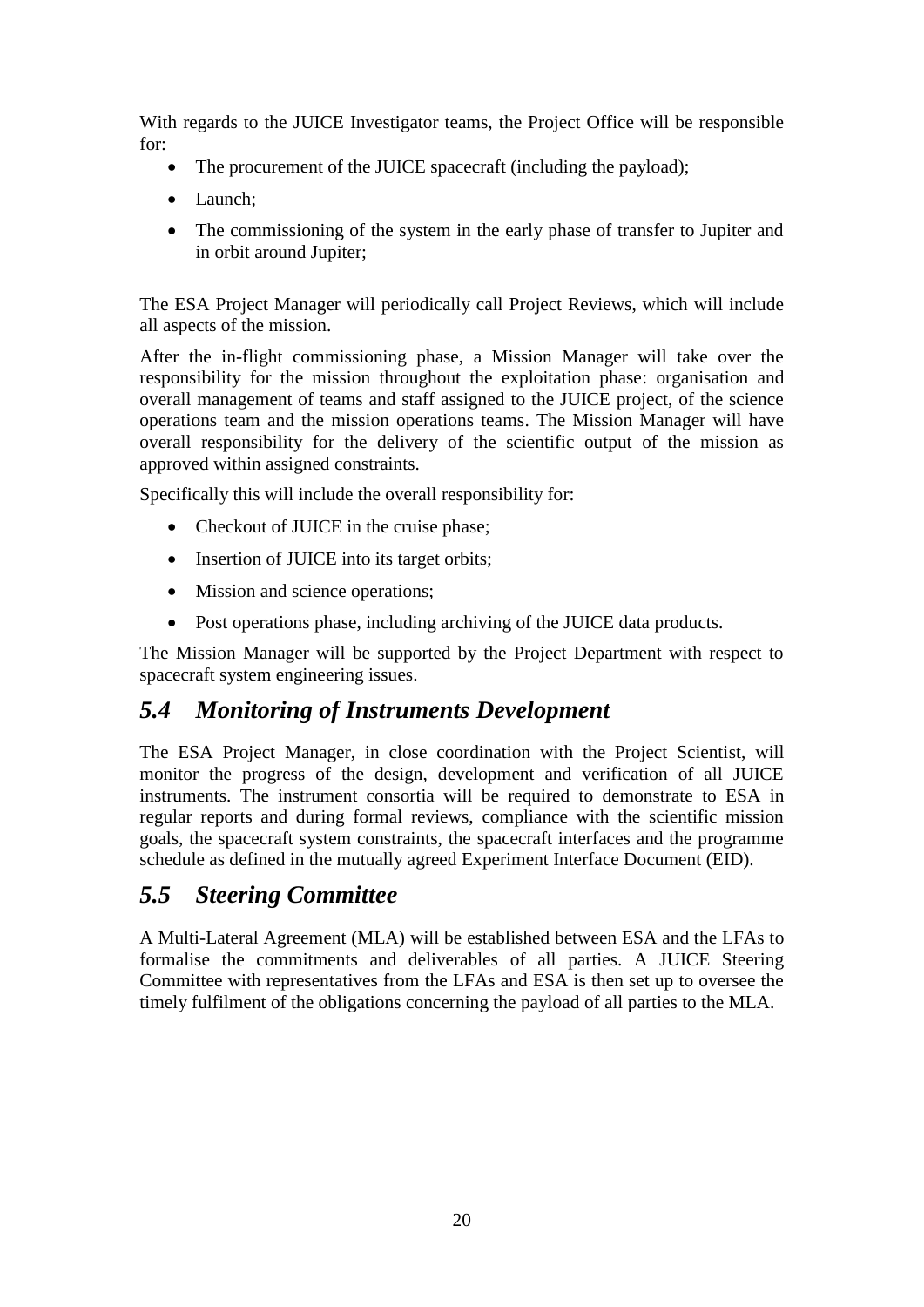# <span id="page-20-0"></span>**6 OPERATIONS AND DATA**

## <span id="page-20-1"></span>*6.1 Mission Operations Concept*

ESA will be responsible for the launch and operations/checkout of the spacecraft.

ESA will establish a JUICE Mission Operations Centre (MOC) located at ESOC and a Science Operations Centre (SOC) located at ESAC.

# <span id="page-20-2"></span>*6.2 Mission Operations*

The JUICE Project Management will define, in agreement with the MOC, the requirements and responsibilities for the mission operations, on the basis of a Mission Implementation Requirement Document (MIRD) and a Mission Implementation Plan (MIP).

The JUICE MOC will be responsible for the operations of the spacecraft, in particular of the following tasks:

- Monitoring of the spacecraft health & safety. Performing anomaly (out of limit) checks on a set of parameters (including payload) and notifying payload anomalies to the SOC and PI teams;
- Controlling the spacecraft attitude and maintaining its orbit;
- Overall mission planning and upload of the platform and payload telecommands;
- Provision of instruments raw data, spacecraft housekeeping and auxiliary data in a timely manner;
- Maintenance of the platform on-board software and the uplink of payload onboard software executables as generated, validated and delivered by the PI teams.

The ESA Ground Stations network, under the responsibility of ESOC, will support the telemetry and telecommand communications.

## <span id="page-20-3"></span>*6.3 Science Operations*

The Science Ground Segment (SGS) consists of the Science Operations Centre (SOC) and contributions from the PI teams.

The overall concept for science operations will be refined by the JUICE PS and SWT, in coordination with the SOC during the early phases of mission implementation.

At top level, ESA will capture requirements and monitor their implementation through the Science Implementation Requirements Document (SIRD) to be answered by the Science (operation) Implementation Plans (SIPs) of the SOC and each PI team, for their respective areas of responsibility.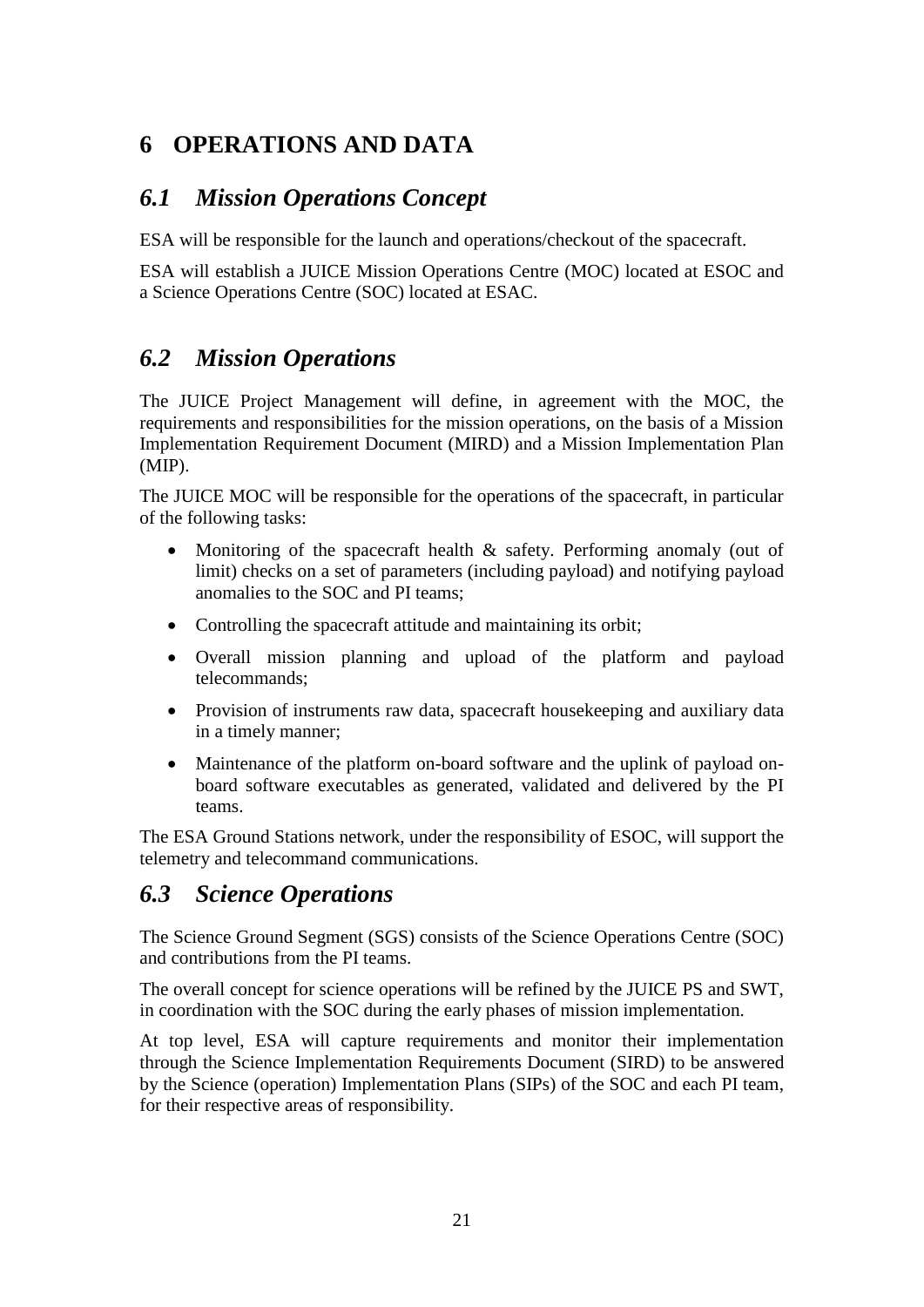### <span id="page-21-0"></span>6.3.1 SOC RESPONSIBILITIES

The SOC is the only interface to the MOC during the routine operations and is responsible to:

- Support the science operations planning by providing a centralized planning system;
- Prepare the long-term and short-term payload operations plan to be submitted to the MOC, based on inputs from the PS and the SWT;
- Provide Ouick-Look on the instrument data, in coordination with PI Teams to optimise efficiency and avoid duplications of quick-look data accessibility and use;
- Set-up, maintain and run a pipeline ensuring the processing of raw instrument data (telemetry) until L1b level (un-calibrated science data), based on inputs (routine, calibration files and algorithms) provided by the PI teams, where applicable;
- Distribute instrument raw data, L1b data products and additional auxiliary data to the PI teams;
- Provide Liaison scientists where applicable:
- Define, develop, operate and maintain the JUICE science data archive and populate it with the data and mission products produced by the PI teams for all mission phases (including spacecraft navigation data);
- Support the MOC in the preparation of the payload operations during the commissioning phase.

The SOC is responsible for the development, procurement, integration, validation and maintenance of all the software and hardware systems which it operates.

#### <span id="page-21-1"></span>6.3.2 PI TEAMS RESPONSIBILITIES

The PI Teams are responsible to:

- Support the definition of the science operations;
- Support the preparation of the instrument operation timelines;
- Perform calibration of their instrument on ground and in-flight;
- Monitor the operation of their instrument, perform maintenance operations and optimise instrument performance;
- Deliver the scientific data (raw data, calibrated data, and higher level data), including relevant calibration software and/or products, and associated documentation, to the JUICE archive (in a format that will be agreed with the ESA SOC for application by the general science community) within the end of the proprietary period (see Section [6.4](#page-22-0) for data right policy) along with a full instrument technical and science user manual for use by the general science user community;
- Provide to the SOC calibration files and algorithms/routines needed for the raw to L1b data processing;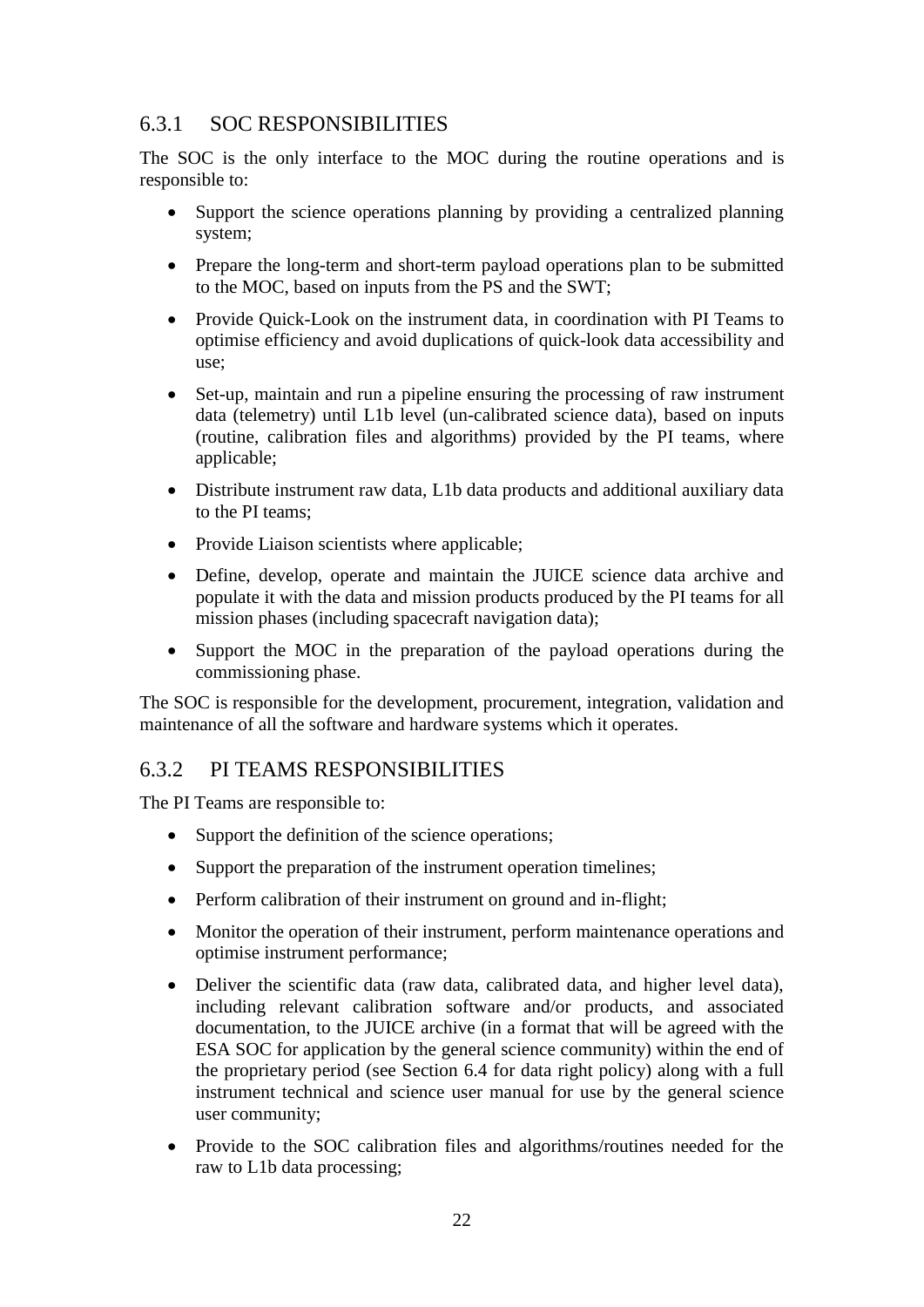- Prepare a detailed Instrument Operation Manual;
- Provide unlimited access to all processed and analysed data for public relation purpose, even during their proprietary period; this material shall not be used for scientific publications;
- Provide expert support to the MOC and/or SOC during payload commissioning and critical operations
- Provide inputs for the definition and implementation of scientific data handling and archiving;
- Provide support required by other PIs for science planning purposes, as mutually agreed within the SWT.

## <span id="page-22-0"></span>*6.4 Data Rights*

JUICE data will be made available in compliance with the established ESA rules concerning information and data rights and release policy and according to the following procedure. Reduction of science data is under the responsibility of PI teams. Following in-orbit commissioning, the PI teams retain exclusive data rights for a proprietary period of 6 months after the receipt of the original science telemetry and auxiliary orbit, attitude and spacecraft status information. After this proprietary period data will be made available to the scientific community at large through the ESA science data archive. PI teams must clearly indicate in their proposal the level of resources allocated to the task of ensuring delivery of data to the ESA science archive in a timely manner. These resources must be agreed by the funding agencies involved.

During the proprietary period the PI teams will also be required to share data with the SWT proper members so as to enhance the scientific return from the mission, in accordance with the procedures to be agreed and formalised within the SWT.

Release of quick look data in graphic and/or image forms (not digital data) as soon as possible after the data are acquired will be planned upon agreement between the PS and the SWT. The quick look materials will be released only under a strict publication embargo and shall not be used for scientific publications.

The PI teams will provide records of processed data with all relevant information on calibration and instrument properties to ESA periodically, according to a delivery plan developed in agreement with ESA. The ESA science data archive will be the repository of all mission products.

Scientific results from the mission will be published by the instrument teams, in a timely manner, in appropriate scientific and technical journals. A publication policy will be established by the SWT and will be implemented under coordination of the PS. Proper acknowledgement of the services supplied by ESA (and where applicable, the LFA) will be made in all publications.

The PI teams will have to provide ESA (and where applicable, the LFA) with processed and useable data for Science Communication purposes as soon as possible after their receipt, even during their proprietary period.

## <span id="page-22-1"></span>*6.5 Communication and Public Outreach*

The JUICE mission is expected to attract much public interest. Hence, the mission will be given a proper importance and exposure within the framework of the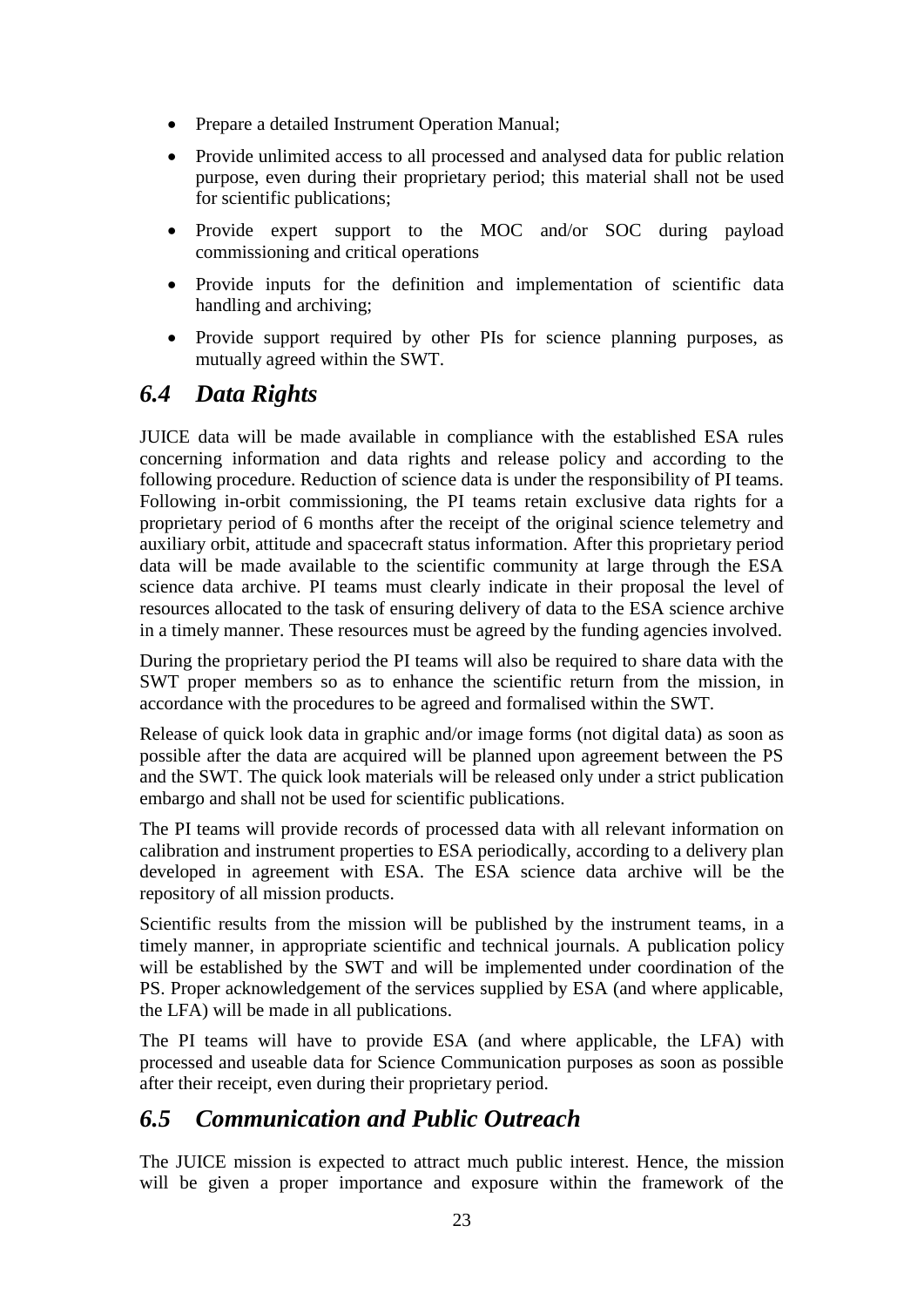communication activities of the ESA Science Programme. Each JUICE Investigator must provide material and information for Public Relations to ESA (and where applicable, to the LFAs).

During the development phase of the mission, ESA will set up web pages on the JUICE mission as an information tool for the general public and the media. With the progress of the mission the web pages will be enriched with more material and features related to the mission.

The active cooperation of all scientists involved in the JUICE mission in providing relevant information and results to ESA (and where applicable, to the LFAs) is expected for the success of the related communication activities.

For the purpose of public relation activities PIs will provide to ESA unlimited access to all processed and analysed data, even during their proprietary period; this material shall not be used for scientific publication purposes.

The JUICE mission will be included in the overall ESA Communications Plan and a detailed JUICE Communication Plan will be drafted in due time with inputs from the Project Scientists.

The Project Scientist will initiate and publish project related progress reports and reviews of scientific results from the mission. Scientific articles suitable for public release will be provided by the members of the SWT, upon their own initiative or upon request from the Project Scientist, at any time during the development, operational and post-operational phases of the mission.